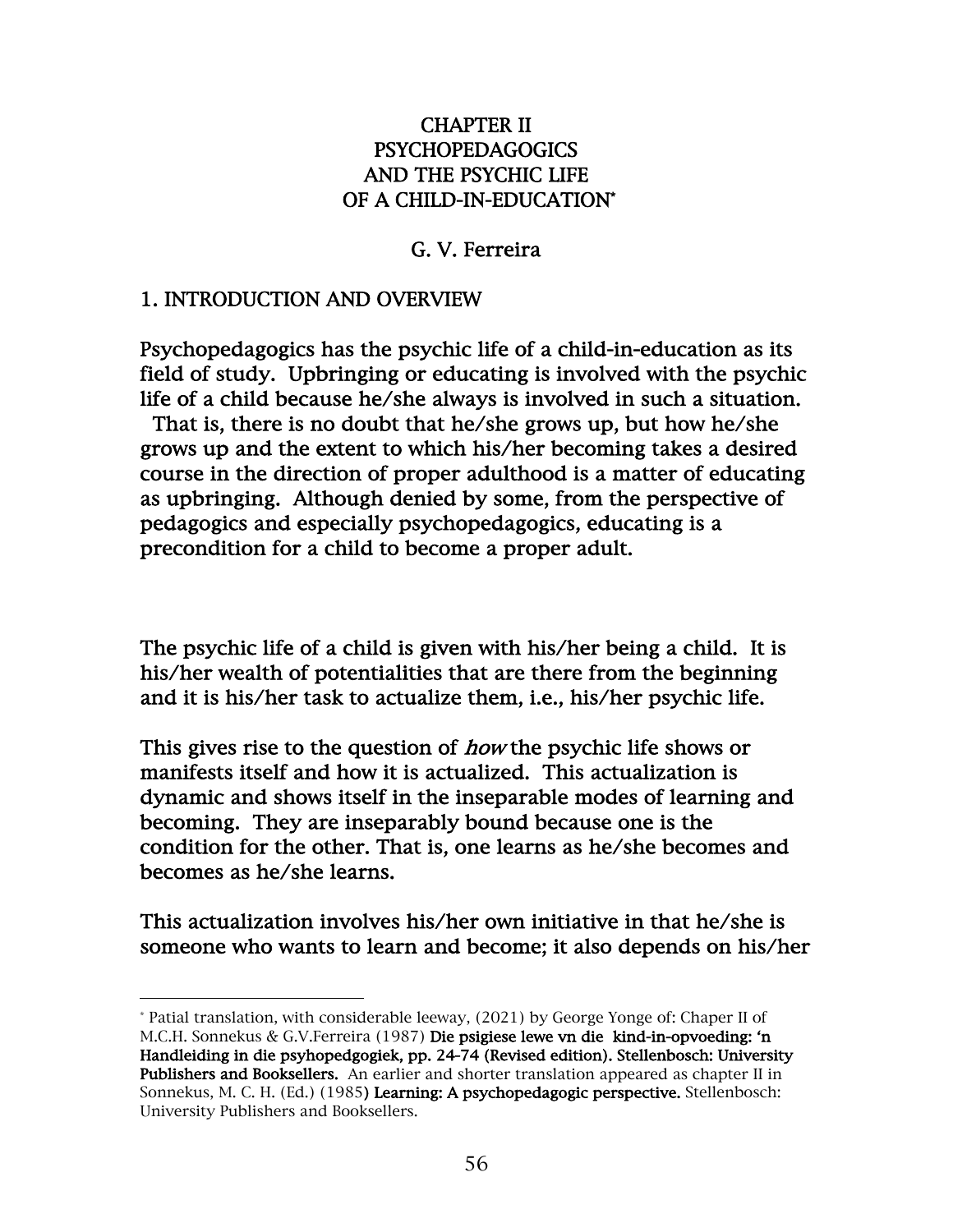being educated (brought up) for its proper actualization. This selfinitiative refers to an active participation in his/her learning and becoming and immediately calls attention to the modes by which he/she actualizes his/her learning and becoming (actualizes his/her psychic life). These modes display a profoundly reciprocal coherence and are an inseparable unity. They are: experiencing, willing, lived experiencing, knowing and behaving. These modes of living represent a particular dynamic in a child's psychic life by which learning and becoming are actualized but also in terms of which upbringing, as support for his/her actualization, takes its course.

How does psychopedagogics study the actualization of a child's psyhic life in a situation of educating? A scientist takes the essences he/she has viewed [wesenschau] in the lifeworld of a child, i.e., experiencing, willing, lived experiencing, knowing and behaving, and elevates them to psychopedgogical categories in terms of which he/she then elucidates and describes the actualization of a child's becoming and learning. This elucidating and describing are what is meant by scientific practice and it results in a psychopedagogical theory.

Before considering becoming and learning as modes in which the psycic life is manifested, it is necessary to elaborate further on the use of psychopedagogical categories.

Scientific thought only is possible if reality is taken as the point of departure. Thus, its first task is to *delimit* its area of study within the greater whole of the human lifeworld. By this delimiting, a scientist makes it his/her objective to know and understand what forms his/her *theme* of study by using a particular method or methods. This is done with the aim of radically thinking through this area to disclose, describe and interpret its essentials.

Any elucidation and description uses categories to illuminate the theme of focus. They are the basis for a scientist's thinking and discoursing with other scientists and they are the foundation for a particular scientific theory. The application and use of these categories enable a scientist to elucidate and evaluate a particular lifeworld phenomenon (e.g., educating). Also, they are used to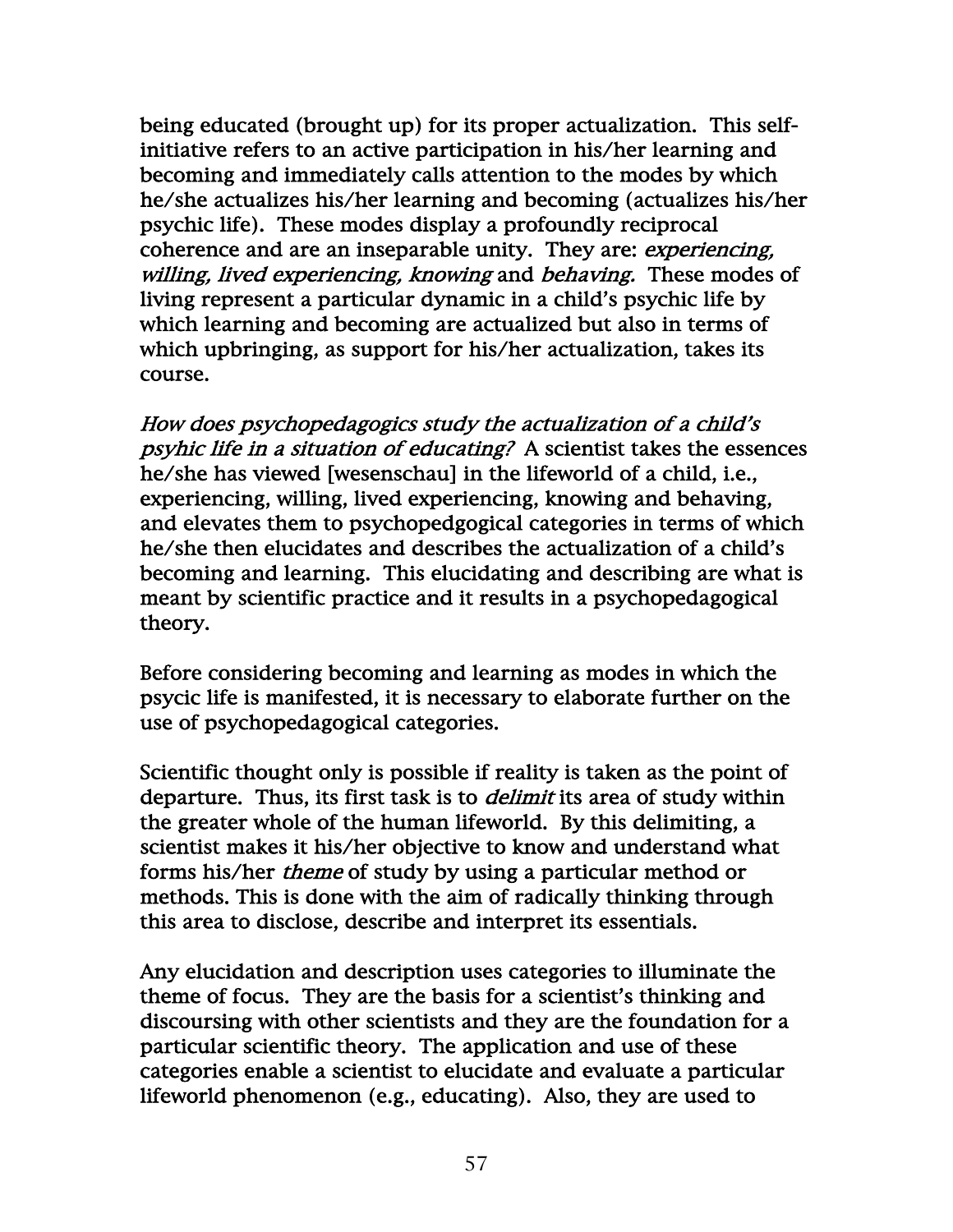disclose other essences. In practicing science, these categories include describing and elucidating the essences of the theme of study. Thus, scientific thinking is categorical thinking.

In a radical (radix = root) or fundamental thinking through of human reality, modern philosophical anthropology, that is originated along phenomenological lines, has used such categories. Examples are that human being already finds him/herself in the world, that he/she is openness, potentiality, bodiliness, etc. These fundamental categories that express the essentials of being human are called human or anthropological categories.

Categorical thinking in the practice of pedagogics as a science is not new and it is pedagogues such as Landman (fundamental pedagogics), Van der Stoep (didactic pedagogics), Sonnekus (psychopedagogics) and many others who give expression to categorical thinking in their writings.

In practicing psychopedagogics as an autonomous part-perspective of pedagogics, scientists such as Sonnekus (lived experiencing and knowing), Pretorius (lived experiencing), Van der Merwe (willing), Bondesio and Botha (behaving) and Ferreira (experiencing) have thrown light on these categories in studying these essentials of the psychic life. Their aim is to uncover, elucidate and describe the psychic life of a child within a broader framework of the world of education to formulate a scientific theory that will clarify (elucidate) a child's becoming and learning in such a situation. This scientific work is not only aimed at theory forming but also at the possibility of improving the practice of educating. That is, scientific insights into the actualization of a child's psychic life, especially as this takes the form of learning and becoming, can be applied successfully to teaching-learning events (e.g., all school phases) not only to understand them better but also possibly to improve the effectiveness of their practice. A task of this nature requires the concerted efforts of the different pedagogical perspectives.

#### 2. A FUNDAMENAL VIEW OF THE ACTUALIZATION OF THE PSYCHIC LIFE OF A CHILD-IN-EDUCATION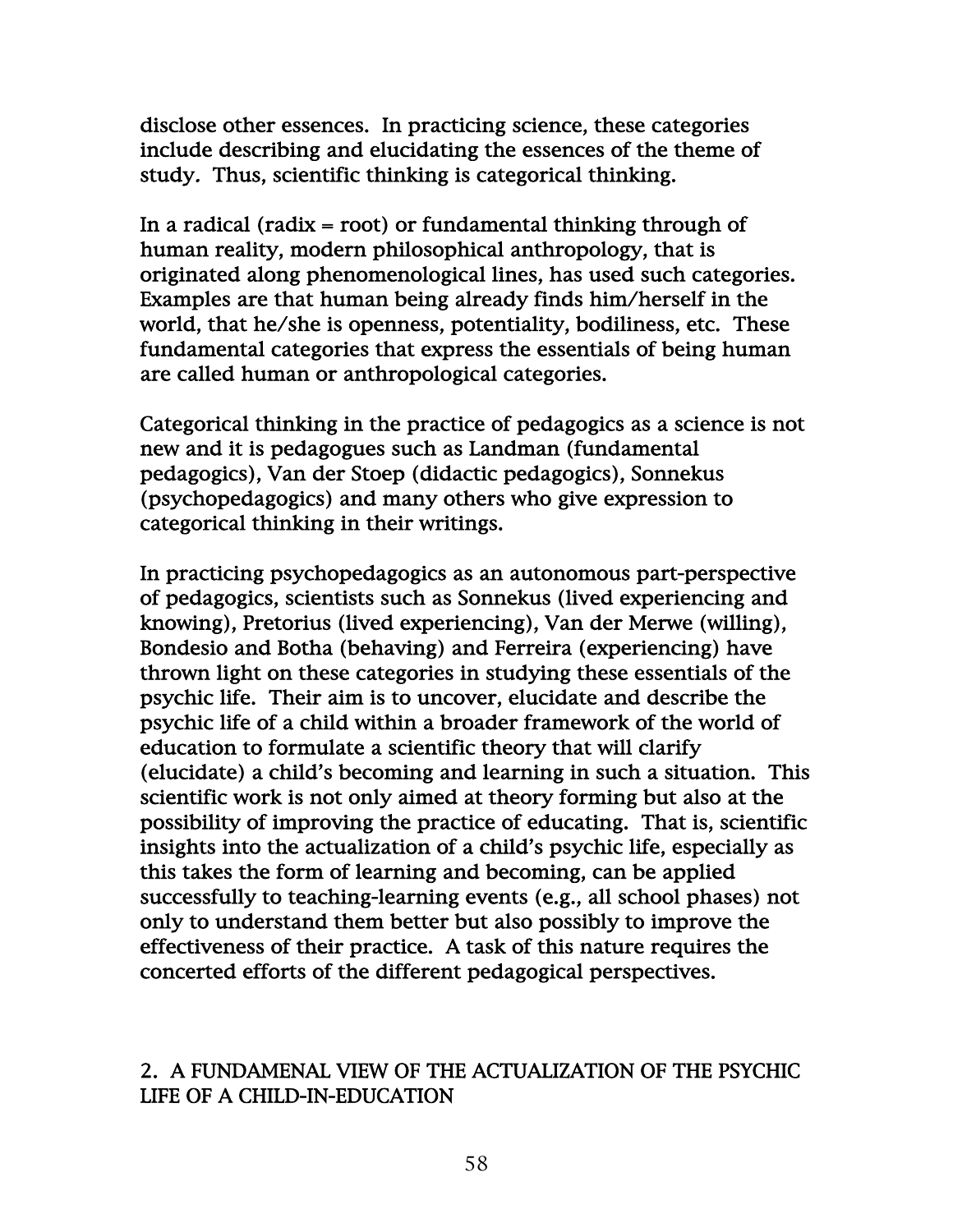#### 2.1 Becoming and learning

From the first moment of his/her existence, a child-in-the-world announces that he/she is someone who will participate in it until the end of his/her life. This participation has the form of questioning and answering what surrounds him/her. Because of his/her openness and directedness to the world, from the beginning he/she is actively involved in actualizing his/her given potentialities and this implies that he/she is busy changing. This changing, i.e., becoming, is observable in his/her conduct, actions and behaviors. It involves a progressive and continuous movement in the direction of the world of an adult. It is directed to becoming a proper adult.

From a psychopedagogical perspective the question is what is the "basis" and "how" of this becoming different. The question of basis is answered in two ways. First, as a human being, he/she is someone who will be and become (change). As given potentiality, his/her psychic life disposes him/her to become grown up. Consequently, he/she can take an active part in his/her becoming. Second, it is an irrefutable fact that a child, because of his/her essential nature, needs the aid and support of an adult. Without educating (as upbringing), he/she cannot become a proper adult. For this reason, educating is the necessary "other side" of his/her becoming. Indeed, Langeveld says that without upbringing a child cannot come to fulfillment as a person. By this he means that it is simply impossible to actualize his/her life in accordance with the demands of propriety without education.

When becoming is described as a change that a child undergoes, especially on the basis of upbringing, the question remains of "how" this is pssible. The answer is *learning*. Learning is an original mode by which a human being finds him/herself in the world. A child learns because he/she is a person. In becoming, he/she also shows that he/she him/herself wants to learn. This initiative to learn has its origin in human openness for and directedness to the world (i.e., intentionality). As an authentic human phenomenon, learning as potentiality is given with his/her psychic life and shows itself in the original life relationship between child and world.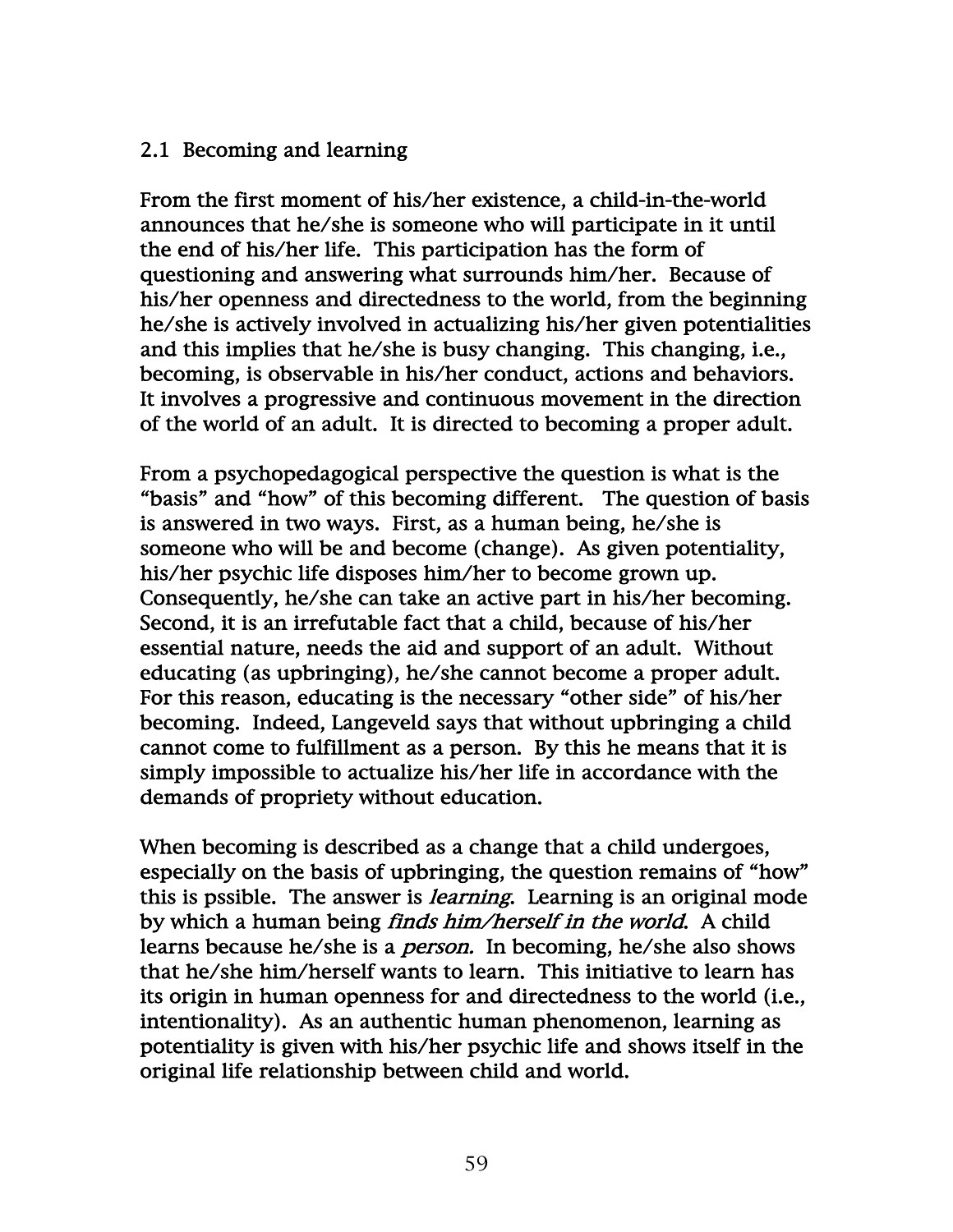Leaning is the basis for becoming and changing since, in essence, becoming cannot be actualized without learning. Although a child him/herself becomes and learns, the event of changing is not a matter of course in his/her life. A child is disposed by his/her potentialities to change, but the proper actualization of these potentialities is, *par excellence*, a matter of educating as upbringing. So, he/she doesn't learn because he/she is brought up, but rather he/she is brought up because he/she can learn. In this light, he/she is educated by an adult to change, thus, to learn from an early age. The educative relationship is carried by an adult's teaching and a child's readiness to learn. Teaching and learning, as essentials of the course of upbringing, are aimed at a child increasingly becoming adult. It is an educator's responsibility to accompany a child so that he/she progressively lives as an adult. Thus, by teaching, the situation of educating must offer a child an opportunity to learn and to make his/her own the norms, worthwhile dispositions and skills of the adult world. In this way, increasingly he/she is given greater responsibilities, choices and decisions, all of which indicate he/she is moving nearer to proper adulthood.

Thus, educating, teaching, becoming and learning become increasingly connected as far as a child's becoming adult is concerned. To understand this connection from a psychopedagogical view, it is necessary to discuss briefly three questions: what does educating have to be like to support a child in his/her becoming; where is this change noticeable; and, how is this change brought about?

#### First question: What does educating have to look like to support a child in his/her becoming?

This adult support given to a child in his/her becoming necessarily takes place within the framework of educating within a special adult-child educative *relationship* (authority, understanding, trust) so this situation can take a particular *course* (association, encounter, etc.) and by *activities* of educating (giving meaning with increasing responsibility, norm exemplification and emulation, etc.), it can aim for proper adulthood as its purpose. However, instead of giving a detailed answer in this fundamental pedagogical sense, the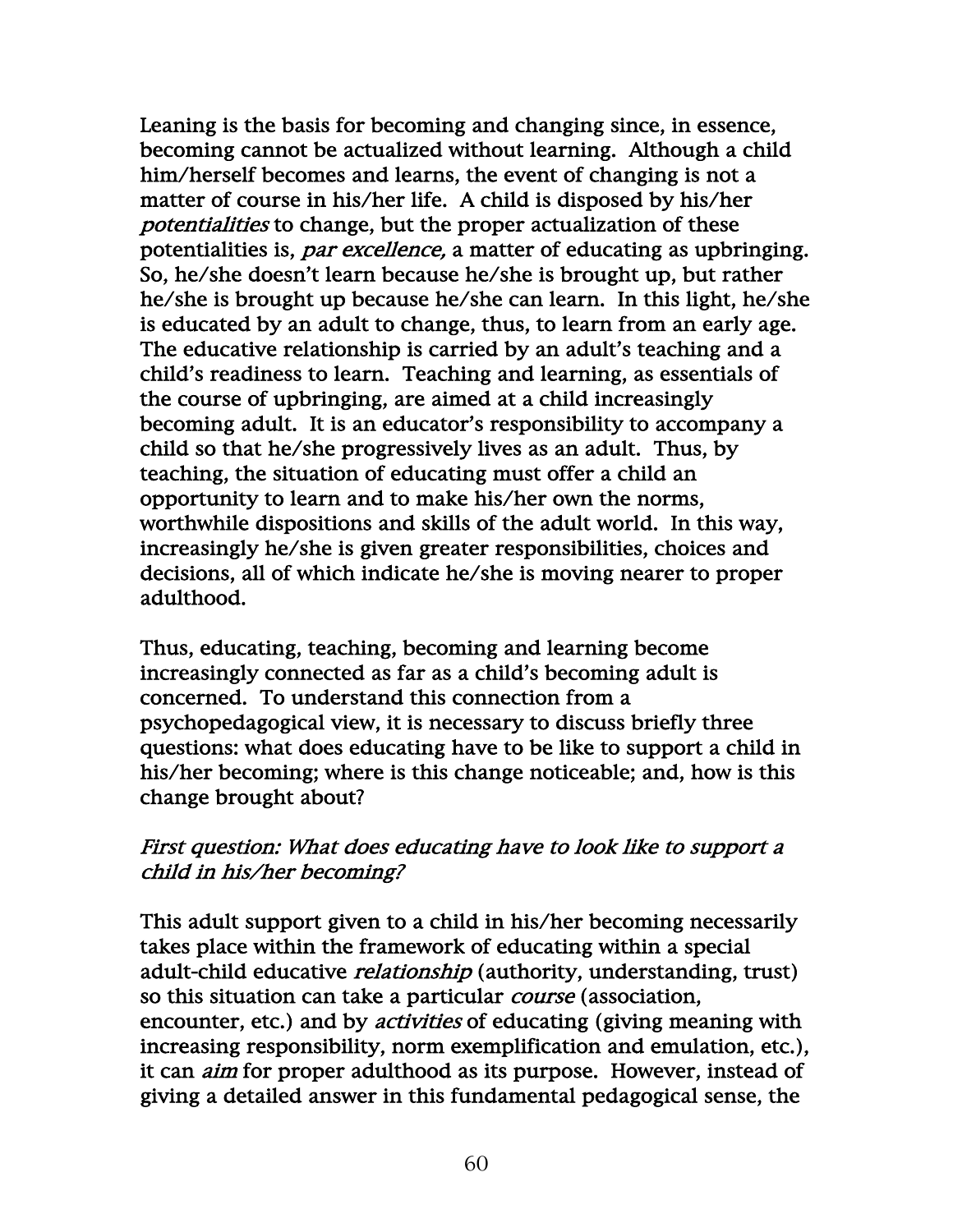basis of discussion is the psychopedagogical distinction of three dimensions of educating, i.e., affective, cognitive and normative educating (Sonnekus). For several reasons these three interrelated modes of educating are indispensable for a child's becoming adult.

Affective educating, the emotional accompaniment by an adult (parent, teacher, etc.) provides the ground for a child's becoming to take its course. It is characterized by a warm, intimate atmosphere underlying the educative relationship between educator and educand. A child and adult experience a feeling of mutual trust that, with love and understanding, inspires a child to open him/herself to upbringing. This affective relationship strengthens and forms his/her emotional life such that he/she shows a progressive willingness and readiness, as well as self-confidence to explore his/her world. This provides a fruitful and stable basis for educative intervention and it increases the likelihood that a child him/herself will work more actively at actualizing his/her becoming.

Cognitive educating, also known as understanding or knowing accompaniment, rests on the stable emotional base provided by affective education or accompaniment. This relationship is characterized by a purposeful striving of both adult and child to better know and to unconditionally accept each other. An adult accepts the responsibility for understanding a child in his/her child being, and in light of this knowledge, supports his/her becoming in the direction of adulthood. An example of this mode of educating is an adult's continual readiness to provide answers to his/her questions that are a search for clarity and certainty with respect to his/her involvement. Here support and intervention also come into play during which an adult explains to a child why certain actions are acceptable and approvable while others are viewed as improper. In cognitive educating, an adult must always take into account a child's level of becoing so that he/she can make the educative content his/her own (learn). Such educating supports a child in his/her knowing life (cognitive becoming) and guides him/her to continually actualize his/her becoming on a higher level.

The necessity for *normative education* arises because a child's course of becoming also manifests itself with respect to the demands of propriety and the values of a view of life to be obeyed. It is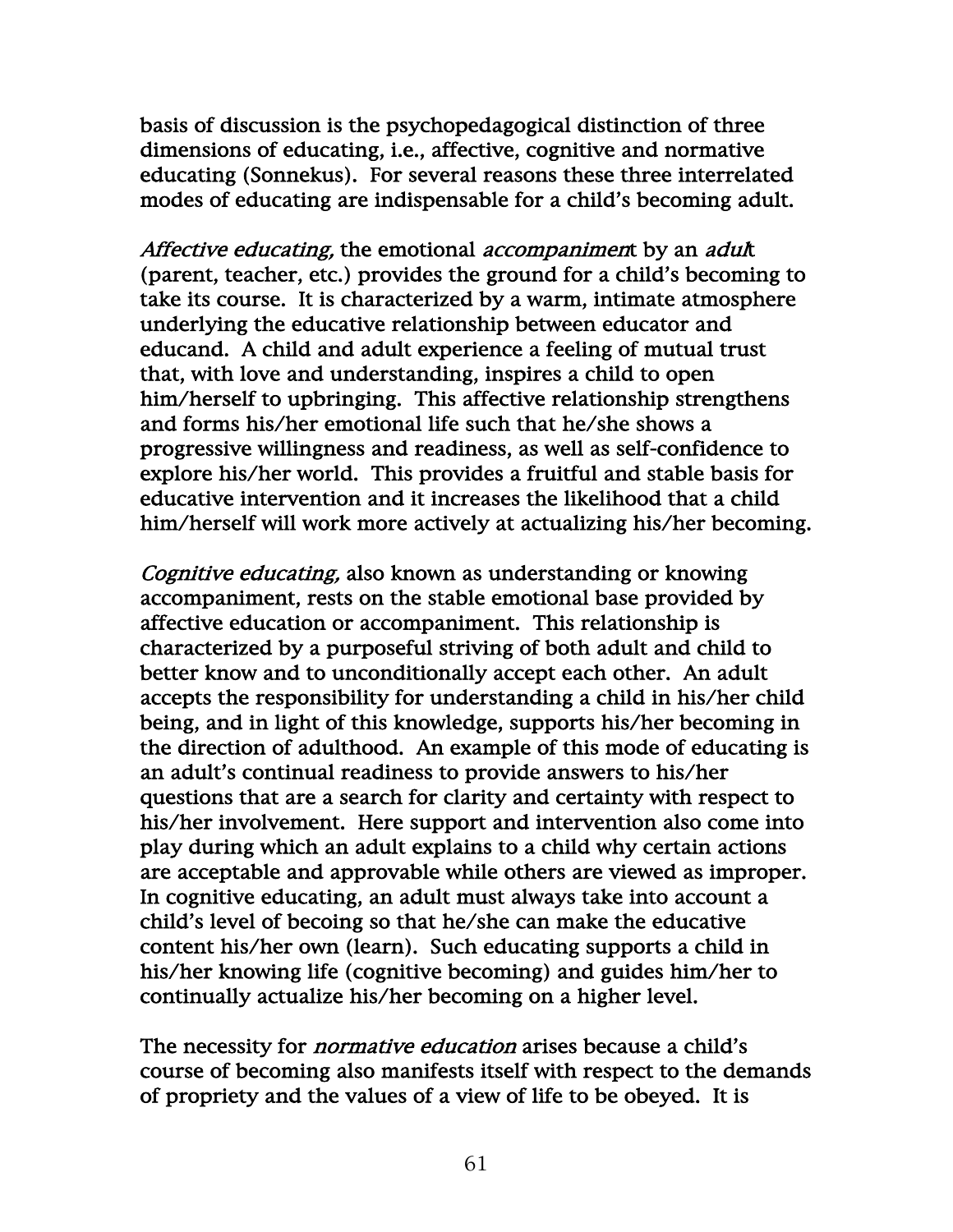primarily affective and cognitive educating that lay the foundation for this. The contents of propriety, etc. are presented to a child daily through teaching (at home, in school, in church) in such a way that he/she not only becomes sensitive to values but also can purposefully give expression to these necessary life contents in his/her behavior. A child's experiencing the meaningfulness of values and norms is indispensable for the totality of his/her becoming adult.

#### Second question: Where is the change in a child's becoming noticeable?

The answer clearly points to an evaluation of a child's becoming. This means an evaluation of the effect of an adult's educative teaching as well as the level of becoming on which a child finds him/herself.

In searching for criteria for judging this, it is clear from a child's directedness to and involvement with his/her lifeworld that there will be a change in his/her becoming only if he/she learns or has learned. His/her learning effect and the effect that it has finds its sedimentation in and shows a connection with the modes by which he/she manifests his/her becoming to us as changing, i.e., progressively and sustainably exploring, signs of emancipating, more distancing and objectifying in his/her behaving as well as marked differentiating regarding his/her potentialities and activities of his/her own choosing. These modes by which he/she shows him/herself as becoming different eventually can be used as criteria to determine the effects of his/her learning activities on the quality of his/her becoming; in other words, they become the criteria for judging if his/her becoming is progressively elevated in the direction of proper adulthood.

The question now is what is understood by each of these modes of becoming and how they show themselves in a child's lifeworld. As a mode of becoming, *exploring* is a child's initiative to go out to the world. From the beginning, he/she has the potential and will to explore and investigate the world. By exploring it, he/she proclaims his/her wanting to be someone, a positive sign that he/she is becoming. Langeveld, who introduced this category, sees it as a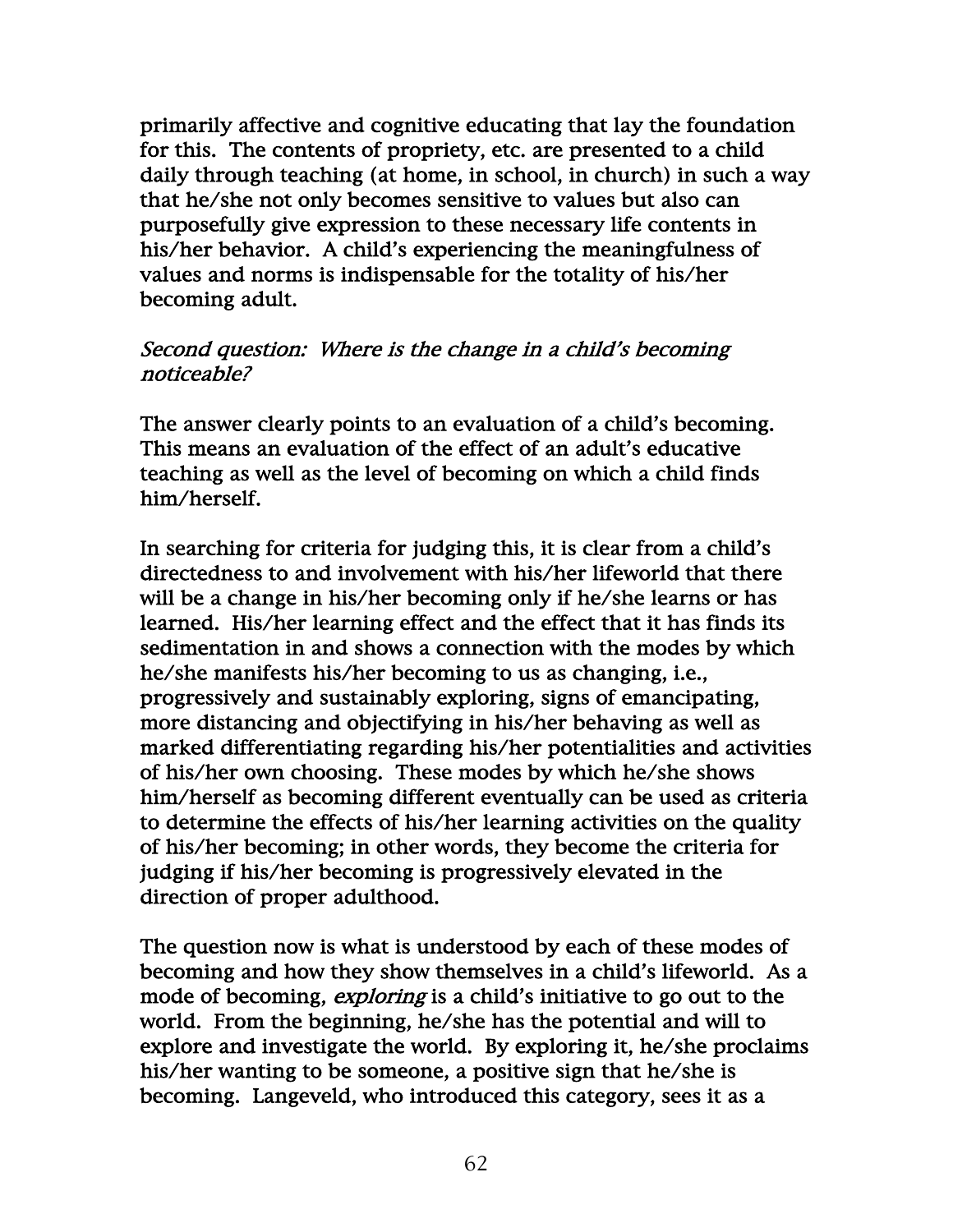basic given with a child's psychic life in it is connection with his/her becoming. He says a child only explores the world adequately if he/she experiences security and safety in an educative situation.

It is distinctive of a secure child that he/she voyages in his/her world, encounters things and people, actively enters relationships with them nd gradually learns to know them. In this respect, the following statement by Langeveld is meaningful: "Child and world mean something for each other on condition that he is active, goes out of himself into the world—in short, if he explores and experiences it."

How is exploring, as a mode of becoming, actualized? It cannot be thought of apart from a child's initiative to learn and that each moment of exploring, whether *willed* or *unwilled* (not purposeful), results in learning. That is there is no exploring unless a child learns something, thus acquires definite knowledge of what he/she explores and researches. In addition, exploring, as such, cannot occur without learning since when exploring the world, he/she always becomes aware of something (senses), perceives something, thinks about something, etc.

The quality as well as the separate modes by which he/she *explores* depend on his/her level of becoming in the sense that a young child explores his/her world bodily by means of touching, smelling, tasting, seeing, etc. An older child, already having such possessed experience at his/her disposal, explores his/her world more by thinking, comparing, analyzing, interpreting. There already is a greater difference between an older than younger one since the former has a larger and more comprehensive possessed experience or knowledge at his/her disposal. A person is a totality of potentialities and explores his/her world as such; thus, the above difference merely shows a shifting accent in exploring depending on his/her particular level of becoming.

When a child explores, he/she already indicates his/her emancipating or [increasing] initiative to be and to become more independent (Sonnekus). It is the aim of all educating to support a child in his/her exploring so that he/she progressively becomes more emancipated. As a child progresses on his/her way to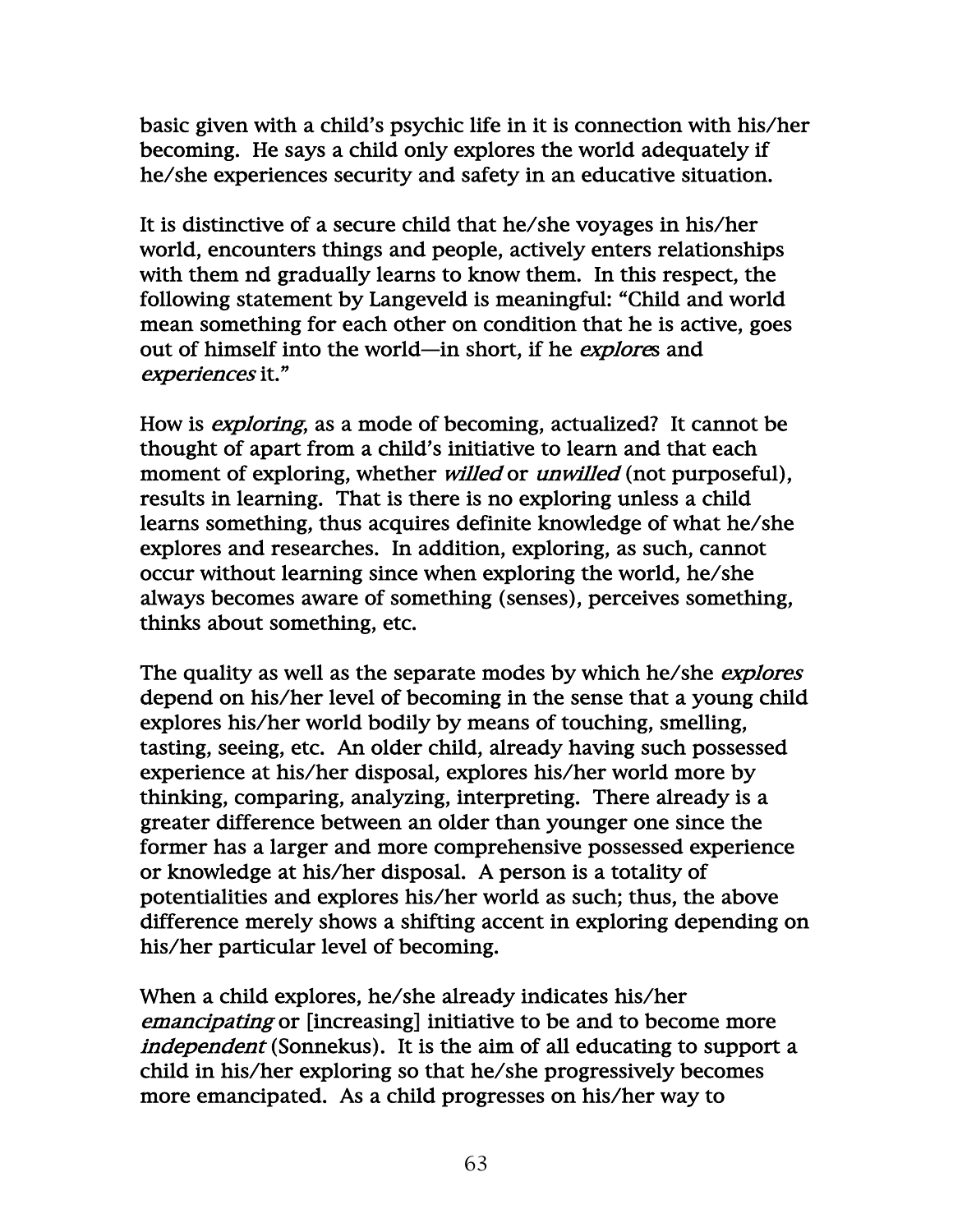adulthood, his/her level of becoming increasingly becomes emancipated to a point in time when an adult's educating him/her becomes superfluous. A child becomes emancipated to the extent that he/she learns to know and to possess reality. The educators must be inclined toward welcoming emancipation because it is a positive sign of a child's progressively becoming adult.

Characteristic of a child's emancipation is a gradual distancing, i.e., independently taking a position toward the world around him/her. As he/she grows older and learns more, his/her possessed experience (knowledge, skill, insights, etc.) increases qualitatively and quantitatively and this offers him/her the possibility to more objectively judge matters, relationships. codes of behavior, norms and values.

Distancing also occurs between a child and his/her educators and is a sign of an increasing detachment between them. This occurs, however, only by experiencing safety and security in an educative situation, and if this fails, distancing likely will not occur.

This distancing is accompanied by a variety of a child's potentialities. From the beginning he/she lives in a profound relationship with the world around him/her. Bollinger says that child and world form an inseparable unity. Though this unity is never broken, as a child becomes older, more flexible and especially acquires language, this event of differentiation becomes more conspicuous and he/she presents him/herself as someone who more sharply analyzes, makes finer distinctions and maintains his/her own point of view on reality. This event of differentiating that is especially discernible on an understanding (cognitive) level is a strong indication that he/she is becoming a proper adult.

Finally, we can see that becoming also is noticeable in the extent to which he/she succeeds in *objectifying* reality. That is, in his/her involvement in reality, he/she must be able to distance him/herself and take an objective attitude directed to identifying and defining what really is concerning a particular matter or object. It means acquiring and cultivating an objective attitude toward life (Sonnekus) without one's personal feelings being forced into the foreground. Van der Stoep says an adult searches for those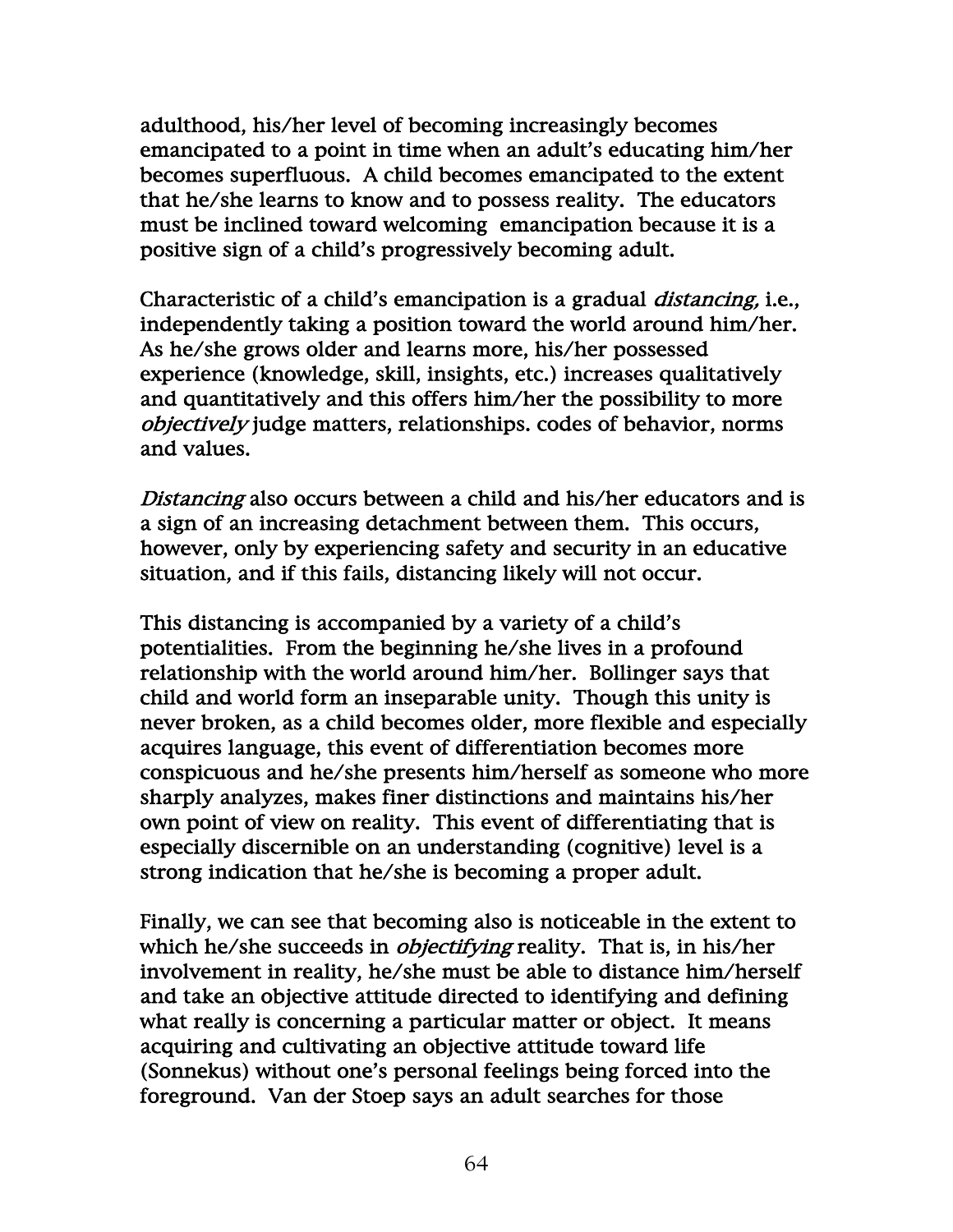moments of objectification in a child's life since objectivity is a condition for the detached judging of particular facets of reality that a person (child) inevitably deals with each day.

From the above discussion it is evident that change is not possible without learning and it cannot be actualized adequately without education. Further, these modes of becoming can be used by an educator, as well as by a scientist, as criteria to judge the progress a child is making toward becoming adult. Consequently, these modes are used as psychopedagogical criteria and this makes it possible to judge the actualization of the psychic life of a child-in-education as this is manifested in his becoming and learning.

## Third question: how is change in a child's becoming brought about?

To this stage, the coherence of educating, becoming and learning has been discussed in terms of the essential role of affective, cognitive and normative educating (accompanying). In addition, it was shown that change, as an essential of child becoming, is noticeable in the different modes of becoming that are based on educating *and* a child's learning activities. How change is brought about was referred to only briefly.

A child can change only if he/she learns. Now the question is, what does this mean? Only some of the main points are mentioned here because it is treated in greater detail in chapter III. Learning is an event that is actualized from the earliest moments of a child's existence. It is a human action and is actualized in an authentically human way. This is not to deny that animals learn. But they do not learn as humans do, there is a qualitative difference that cannot be ignored. Human learning is actualized in various ways that are known as modes. In this respect, Sonnekus (1974) has contributed to understanding child learning in terms of different modes of learning. He and his co-workers indicate the following modes of learning: sensing, attending, perceiving, thinking, imagining, fantasizing and remembering.

They form a coherent unity that, when actualized, constitutes the totality of the activity of learning. Because of a child's fundamental openness for and directedness to the world, in his/her going out to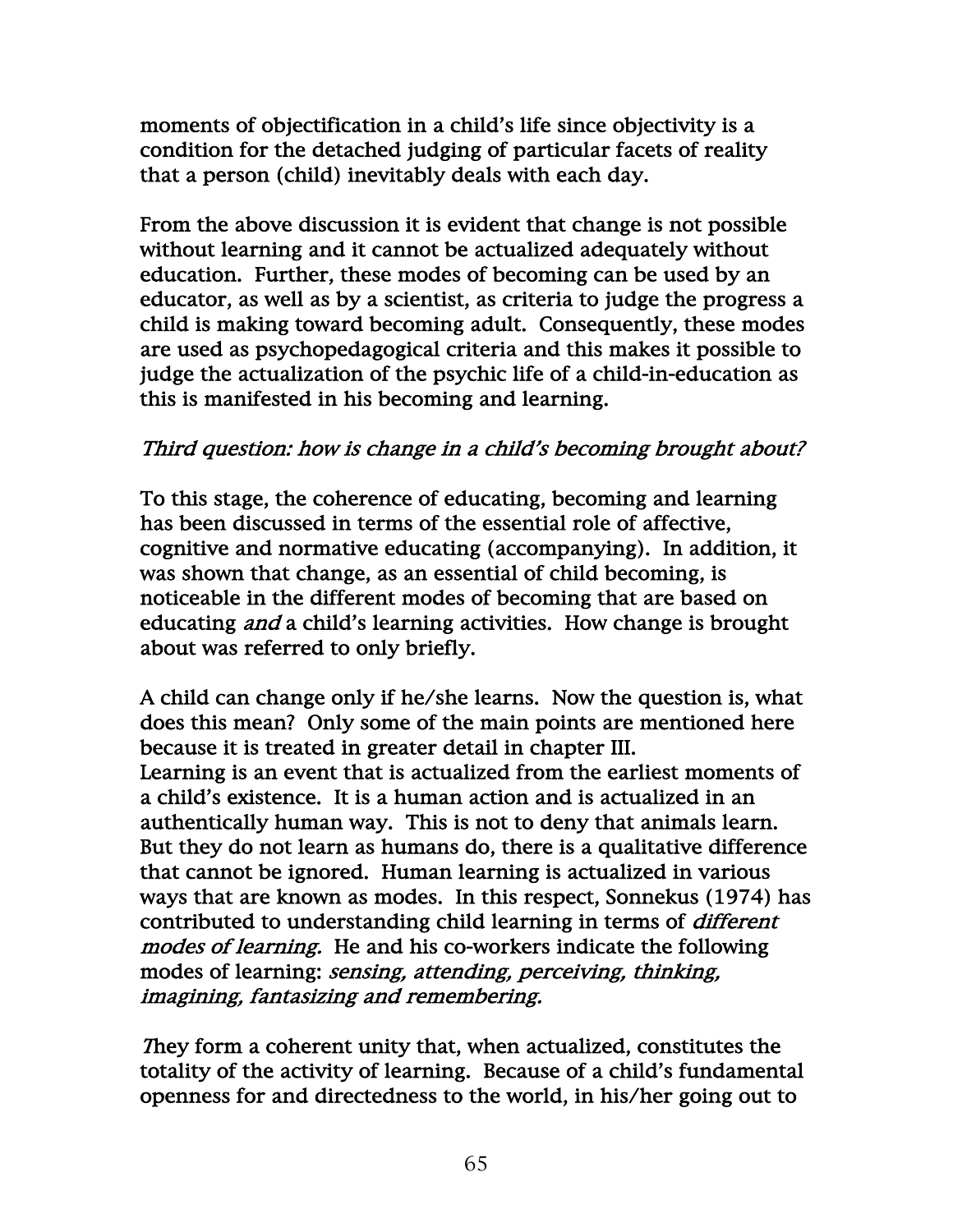the world (*experiencing*), he/she is continually attentive to surrounds him/her. This attentive way (Van Niekerk) in which he/she finds him/herself in the world makes it possible for him/her to distinguish between self and world as well as between self and other persons. In fact, this means sensing myself, which is a first becoming aware that I stand in *relationship* to something other. Sensing, as the primary mode of learning is a becoming and being aware of things, matters, objects (learning contents), persons, etc.; it is the beginning of all learning. As a mode of learning, sensing primarily is fore-knowing (pre-cognitive) but it is the foundation on which all activities of knowing (learning) rest.

As a child is accompanied by an adult in his/her going out to the world by learning, depending on the safety and security that he/she experiences in a situation of educating, a stable sensing is created which is the basis for moving from merely being attentive to real attending (Van Niekerk) and with this, a child is in a relationship of learning. When he/she attends he/she is *willing* to learn to know things (learning contents) as they are. Attending is the sharpening of an original *intention to learn* (sensing) and it is aimed at understanding and knowing the learning contents. This intensification of sensing and attending enables him/her to, e.g., perceive, think, remember the learning contents on a more cognitive level. These knowing-directed modes of learning that begin with sensing and are made possible by attending enable him/her to learn to know and to possess reality. In this way, not only does he/she come to new knowledge but his/her existing possessed experience continually is broadened and deepened.

It is understandable that this expanding possessed experience, by which he/she continually *behaves differently*, requires that an adult providing educative teaching. The reason is that the structure of reality is immensely complicated and the contents at its base are not always accessible or understandable without teaching. The home, the school and others involved in a child's upbringing and teaching have the responsibility for unlocking the complexities of reality for him/her. Although he/she him/herself must learn, the attainment (possession) of life content requires adult, educative teaching. Thus, a child manages by learning, but his/her "proper" changing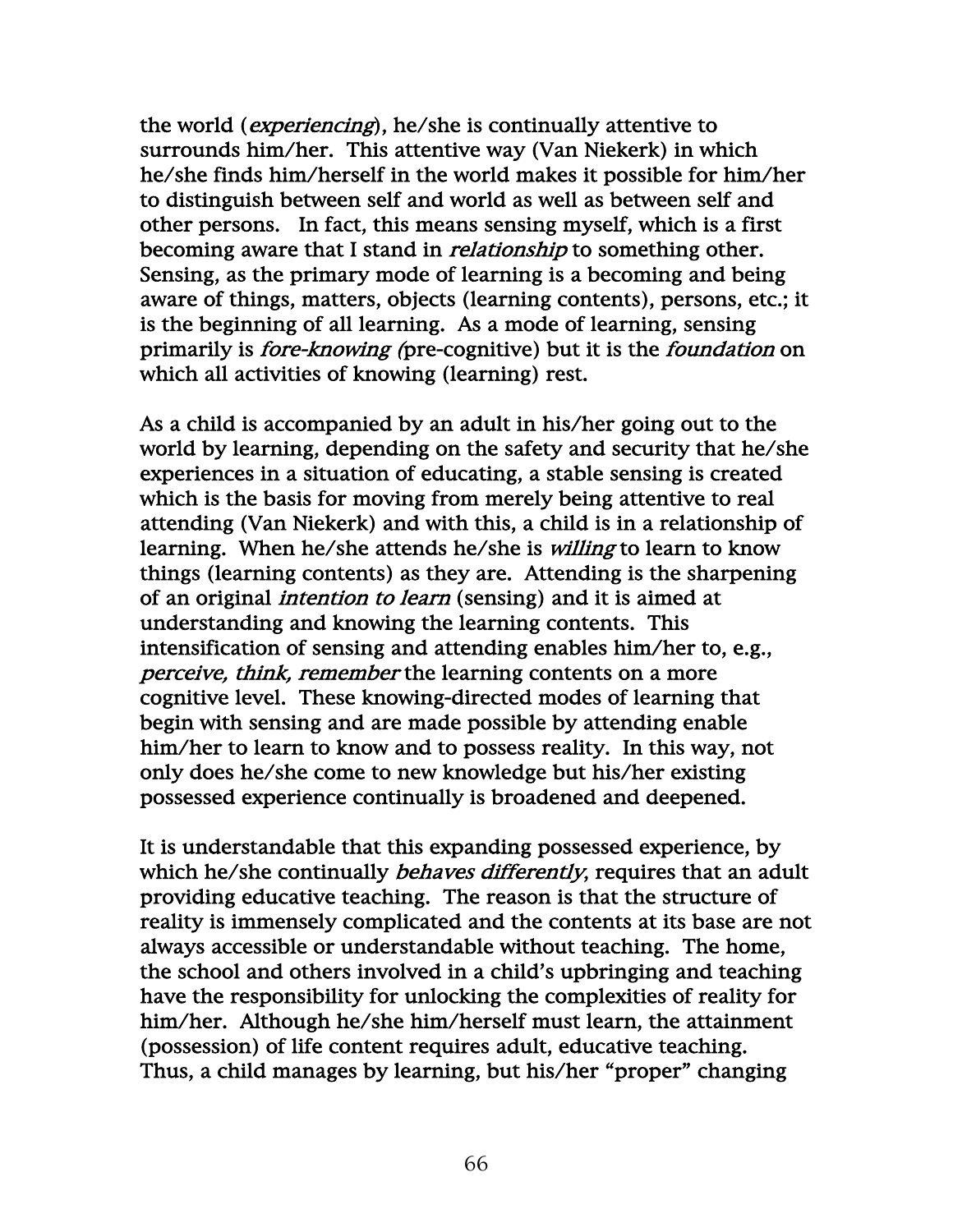or becoming continually is the task of all adults who educate him/her.

In accordance with the coherence of educating, becoming and learning, we return to the basic psychopedagogical question of how becoming and learning, as modes by which the psychic life of a child-in-education are *manifested*, are actualized.

This actualization happens when a child *experiences* things and in a willed manner gives sense and meaning to his/her experiences, i.e., he/she lived experiences them. In this way he/she acquires knowledge, masters certain skills, etc, all of which make it possible to behave increasingly as an adult.

Before considering in greater detail *how* his/her psychic life is actualized educatively by experiencing, willing, lived experiencing, knowing and behaving (used as psychopedagogical categories or essences), it is necessary to keep the following in mind:

- As far as its structure is concerned, the psychic life is a unity and is actualized by a child as a totality in his/her relationship to reality;
- Becoming and learning are the modes by which the psychic life of a child-in-education is manifested;
- Experiencing, willing, lived experiencing, knowing and behaving are essences of a child's psychic life by which his/her becoming nd learning are actualized;
- Because the structure of the psychic life is a totality, its essences can only be distinguished and not separated, hence, it is necessary to mention their coherence;
- The actualization of a child's becoming, and learning occurs within the framework of an educative situation;
- When the essences experiencing, willing, etc. are used to elucidate and describe the actualization of a child's becoming and learning, they are used as psychopedagogical categories.

2.2 The essences of the psychic life as psychopedagogical categories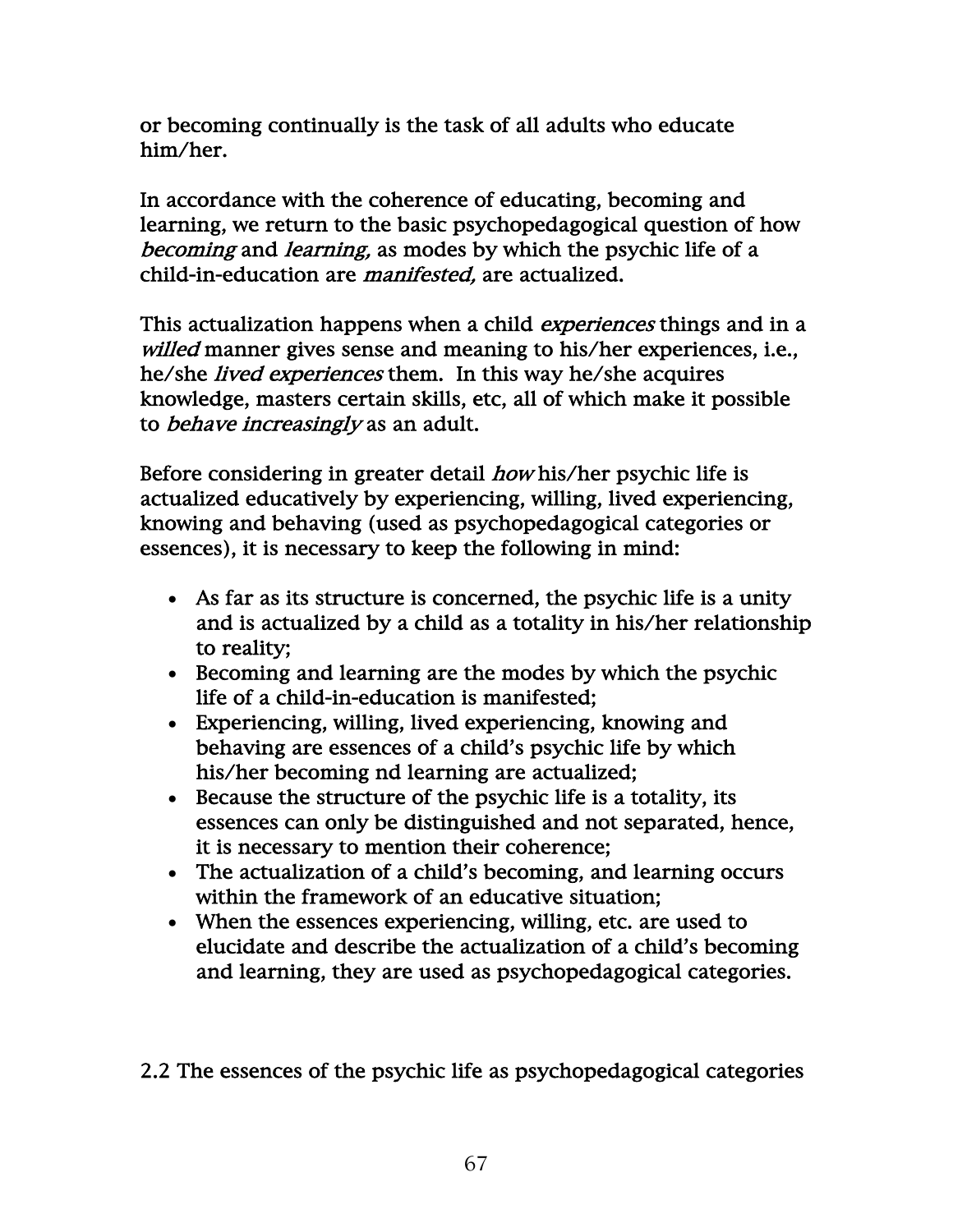## 2.2.1 EXPERIENCING as a psychopedagogical category

#### 2.2.1.1 Clarification of the concept

In exploring the etymological basis of the word *experiencing*, we see that in German it comes from "fahren" meaning "to go" or "to be in motion" and in this motion "to reach" something.

The prefix "ex" in 'experience' means "to undergo something". Further, the verb experiencing" (erfahren) means "to come to know something, to *learn to know*, to become *aware of* and *to feel* something.

Bollnow also asserts that experiencing comes from the word "fahren" that in everyday colloquial speech previously meant that one moves around in space.

The prefix "ex" in experience mans that something is reached or encountered in the moving. In this encounter there is something learnable for a person, he/she learns to know that which he/she reaches. Important in this respect. Bollnow says the *personal going* to things, the self-involvement with the things of which one becomes aware. What a person experiences by means of a story or through the medium of a newspaper does not have the same impact as does being there oneself. It takes personal participation, effort, difficult work, etc. Consequently, it is obvious that a person benefits little by someone else's experience; he/she must him/herself experience and learn by this experiencing.

#### 2.2.1.2 Some essential characteristics of child EXPERIENCING

When one begins from the standpoint that child experiencing is an authentic human phenomenon that arises in a child's *relationship* to his/her world, from a psychopedagogical view, it is important to keep the following essential characteristics of experiencing in mind:

• Experiencing is essentially the way in which a child's openness-for and directedness-to reality (intentionality) are actualized;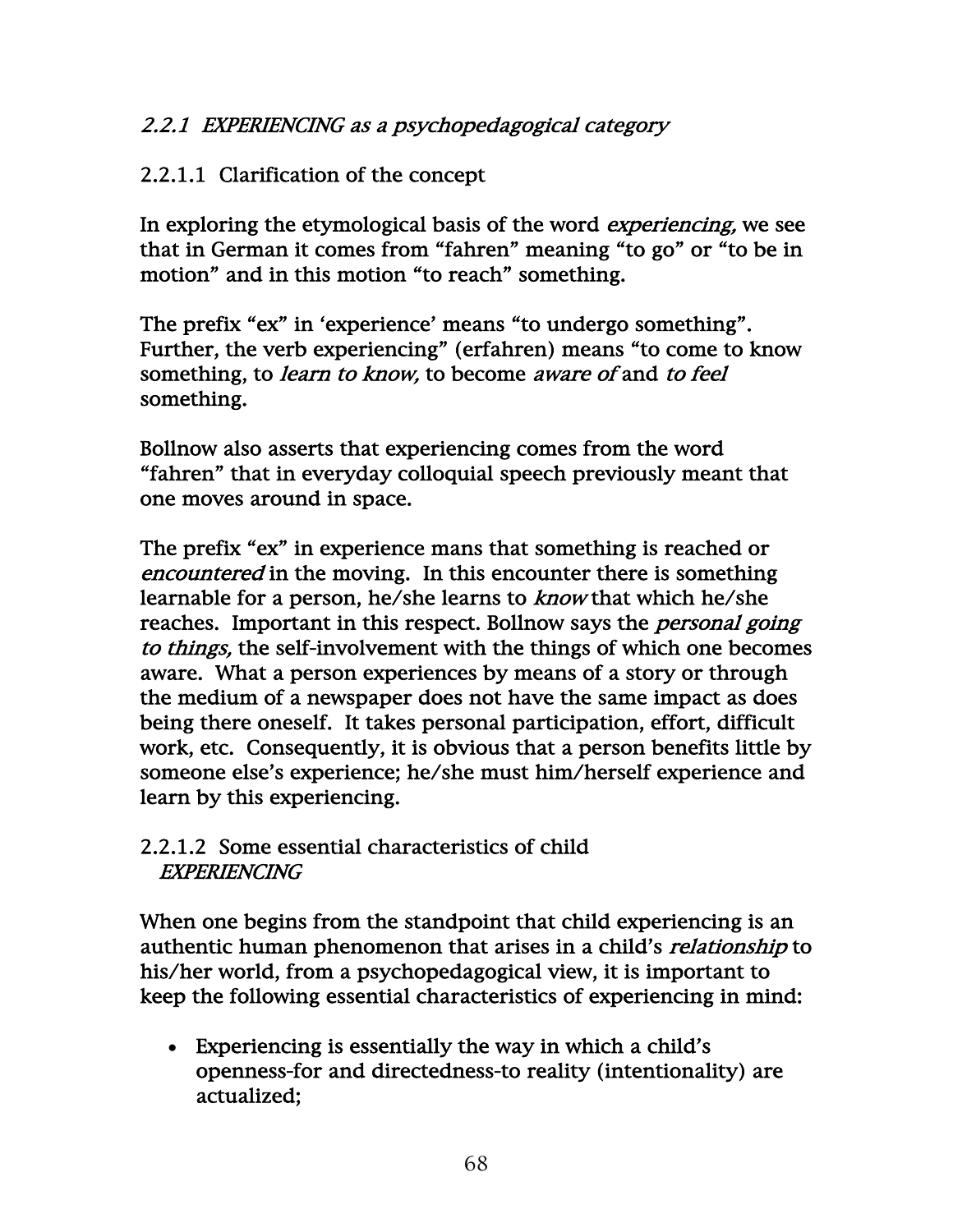- Experiencing lays the foundation for a person (child) establishing relationships with fellow-persons and things in the lifeworld;
- Experiencing means a moving-to, a going-into or entering reality. By experiencing, a child becomes involved with reality itself and the whole of his/her psychic life comes into motion. As an example, from the beginning he/she is involved in creating a world for him/herself by bodily movements. Movements such as touching, grasping, reaching, seeing and all ways of moving by which he/she experiences his/her world. He/she not only *goes-to* but *under-goes*, i.e., he/she is influenced by the world around him/her;
- Experiencing implies *activity* and thus an action that says something about his/her *willingness* to *do* something, to handle things, to learn, to investigate, to explore, to make choices, etc. The basis of these experiencing-learning activities is continually advancing the actualization of his/her becoming;
- Experiencing means reaching reality. This reaching contains a first acquaintance with it that forms a basis for an eventual understanding of it. Thus, a child not only reaches reality on a concrete level by touching, tasting, smelling, hearing or seeing but also reaches it by perceiving, thinking, imagining, etc. by which real knowledge is obtainable;
- Experiencing also is recognizable as a *willed* action. When a child experiences, there is an intention to "steal" reality. This disposes several aspects of his/her psychic life to come into action such as sensing, attending perceiving, etc. by which his/her grip on reality is strengthened. This implies that he/she explores the world, distances him/herself from it, objectifies it and eventually emancipates him/herself:
- Experiencing also is orienting that, according to Van der Stoep, means defining your own place in terms of given landmarks. It is an act of knowing by which human bodiliness is the medium and by which a person (child) communicates with the world and thus it forms the *center of orientation*. Merleau-Ponty says the body involves one in the world. In and by bodiliness a child experiences things and others in his/her world, and it is the "instrument" of experiencing. Child [bodily] orienting shows something experienced as near, far,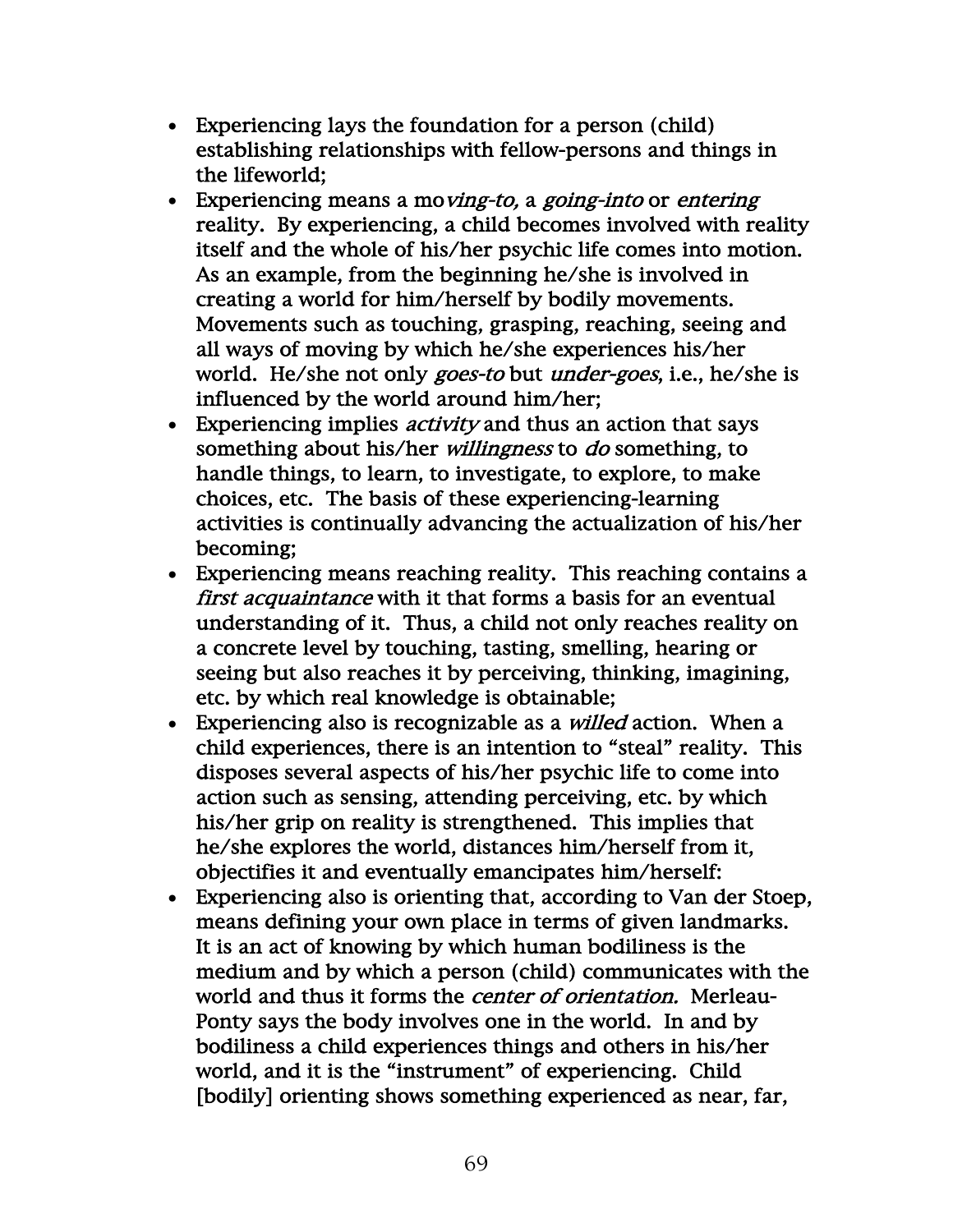behind, in front, above, under, left, right, …. etc., depending on the position of the body in space, now viewed as the center of orientation for experiencing and lived experiencing. On the other hand, a child in his/her bodily being involved with things, especially via senso-motor modes of experiencing such as *touching, grasping, etc.* comes to know that things are warm or cold, rough or smooth, large or small, bitter or sweet in the light of which he/she becomes oriented. As an essence of orienting, child experiencing shows that an active selfinvolvement is required by which reality gradually displays a particular relief (e.g., certain things, etc. stand out against a background. Such orienting, however, first attains a real cognitive flavor as soon as a child acquires language since, in this respect, language is a means for ordering, distancing and objectifying;

- Experiencing also means learning to know. All experiencing leads to "knowledge" that varies from a pre-conceptual or intuitive knowing (Sonnekus) based on an attunement to things and a trust that they are as they are *immediately* experienced to a conceptual or cognitive knowing that rests on perceiving, thinking, remembering, etc.;
- Child experiencing also embodies moments of anticipation that contain a *fore-grasping* of what is given in immediate experience. Thus, on the basis of his/her "experienced-ness" or possessed knowledge, he/she anticipates certain things. This can be illustrated concretely by the following example. We say we see a house; however, we actually only see the front side. The backside, as an unseen part of a house is anticipated within this perceiving. Thus, this aspect of anticipation embraces aspects of imagining and fantasizing, or thinking and even of remembering;
- Experiencing also is a meaning-giving, meaning-receiving activity. A child continually gives sense and meaning to what he/she experiences, and especially it is here that his/her lived experiencing comes to the foreground (See below).

In light of the above moments characteristic of child experiencing, these essence are actualized as a totality in the act of experiencing and they merely are distinguished for convenience of explication. In agreement with this, and by means of Strasser's synthesis, a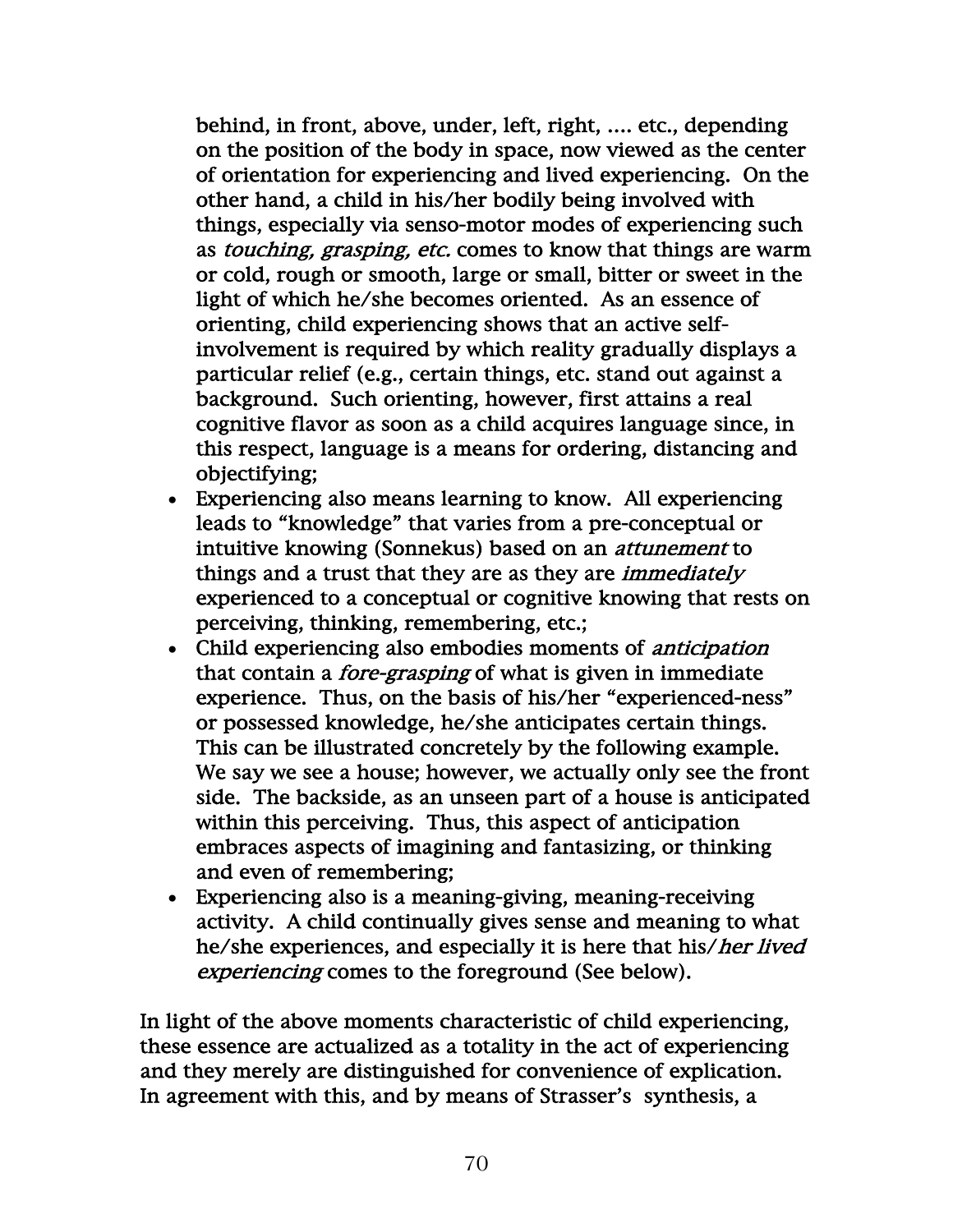provisional description of child experiencing is, "Experiencing is an original, continuous act of turning to and reaching (grasping) reality that leads to knowing. It is the beginning of becoming aware of reality by which cognitive or conceptual thought is made possible. It is a first orientation of a subject (person) in his surrounding world nd forms the basis for understanding the world on a higher level."

2.2.1.3 Experiencing as a mode of actualizing a child's becoming and learning

From the beginning, a child finds him/herself as open-potentiality in the world and this is shown by the fact that he/she experiences the world. In his/her *being involved* with his/her lifeworld, he/she experiences the nearness of surrounding things. This not only includes his/her bodily contact of his/her mother through caring, cleaning and feeding, but also his/her most original experiences. By feeling-, seeing-, tasting- and hearing-experiences, he/she is aware of his/her own presence as well as of the presence of others and of things in the world. For example, the "warmth" of his/her mother's bodily presence is felt, her milk tastes, her sympathetic smile is seen and her comforting voice is *heard*. These earliest experiences in the continual progress of his/her becoming are the first moments by which he/she begins to *know* (learn). Although initially these experiences are strongly *self-bound* and even though he/she has difficulty distinguishing between experiences of him/herself and the world, they already include *moments of learning*. Thus, here there is still little knowing or cognitive experiencing and he/she still cannot adequately distance him/herself from reality. He/she still experiences reality preponderantly on an emotional (pre-cognitive) level. However, it cannot be denied that these initial experiences embody aspects of knowing.

For a child, the primary situation of upbringing is the first space for experiencing. Experiencing this pedagogical space as room for becoming and as *safe and secure*, also lays the ground for his/her willingness to explore his/her world while experiencing it. In a situation of educating as upbringing, for the first time he/she experiences his/her helplessness and dependency on an adult for loving care, authoritative accompaniment, and continuous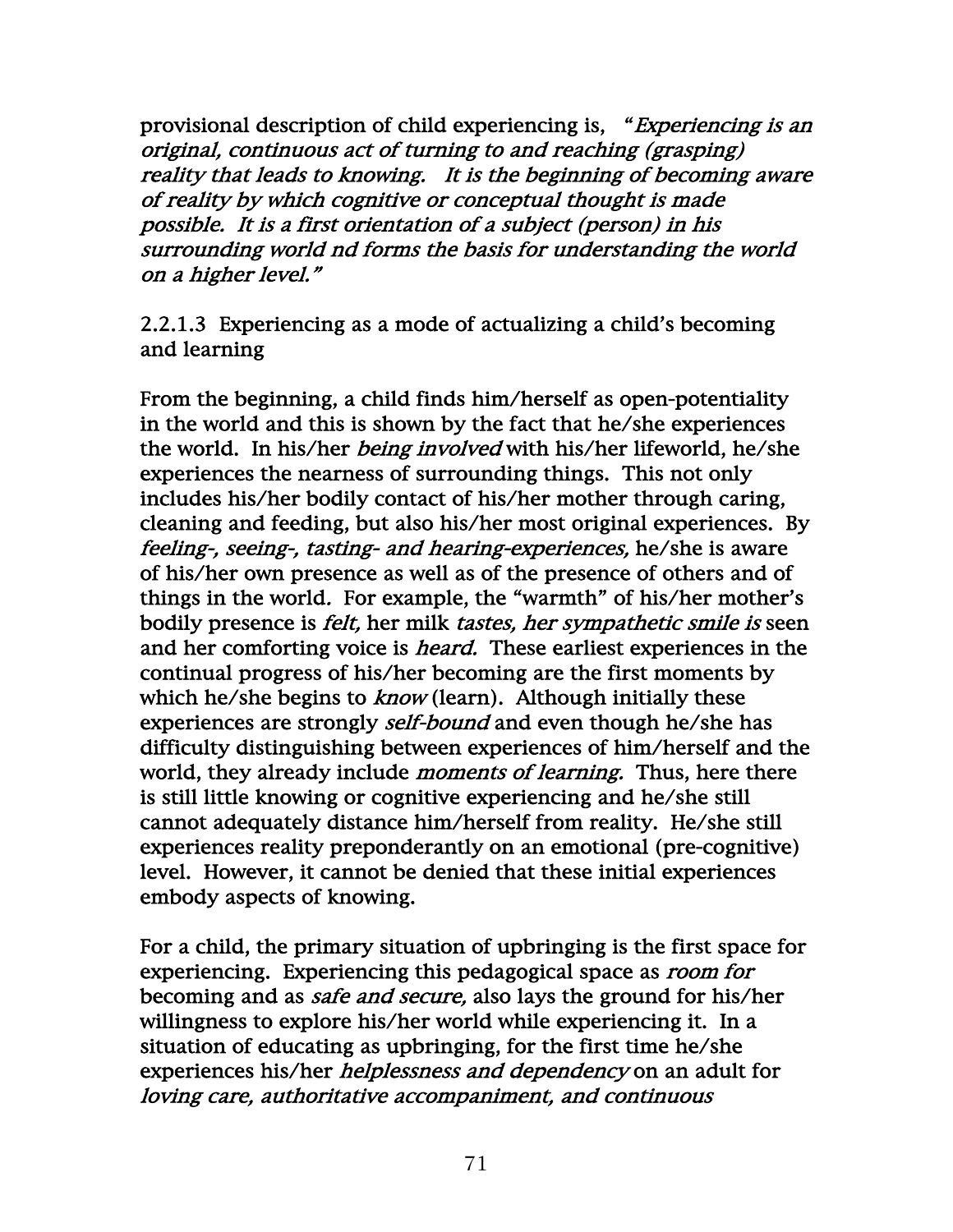accessibility, all of which pave his/her way to go to meet his/her world with adequate confidence.

The progressing course of a child's experiencing, by which his/her becoming is actualized, is an event during which he/she continually learns new things. That is, he/she not only experiences bodily but also via language, his/her named experiences, orderings, classifications about which he/she thinks and thus learns. By implication, this means that in the course of his/her becoming adult, he/she continually experiences by learning, and learns by experiencing. Experiencing is not only the basis for all learning, but, as a result of his/her learning activities, he/she gains additional "experience".

Indeed, Buck agrees that experiencing is the basis for all learning. Learning necessarily belongs to experiencing and it is its necessary consequence. In addition, he says that experiencing without lasting leaning consequences, from which nothing is learned, is not experiencing. That which experiencing changes is the person him/herself, his/her conduct, his/her actions. This experiencing also leads to additional child becomin and shows an elevation in his/her becoming. In this respect, Linschoten's statement is meaningful: "Experiencing transforms us moment to moment; experiencing change, changes us. One who has experienced has a history behind him that has taught him to see, to think and to experience differently". By experiencing, not only does a child's psychic life come into motion but it is actualized. He/she learns when he/she experiences, explores the world and because of a qualitative as well as quantitative increase in his/her possessed experience, he/she distances himherself from reality, objectifies it and thus emancipates him/herself.

However, a child's experiencing occurs in time. An adult, whether parent or teacher, accompanies a child in his/her acquisition of experience and is responsible for elucidating certain experiences for him/her as well as to purposefully create situations (at home and at school) during which he/she can acquire experience. These situations vary from the simplest teaching at home during which time he/she learns to dress and feed him/herself, and to behave properly to the more formalized teaching in school where he/she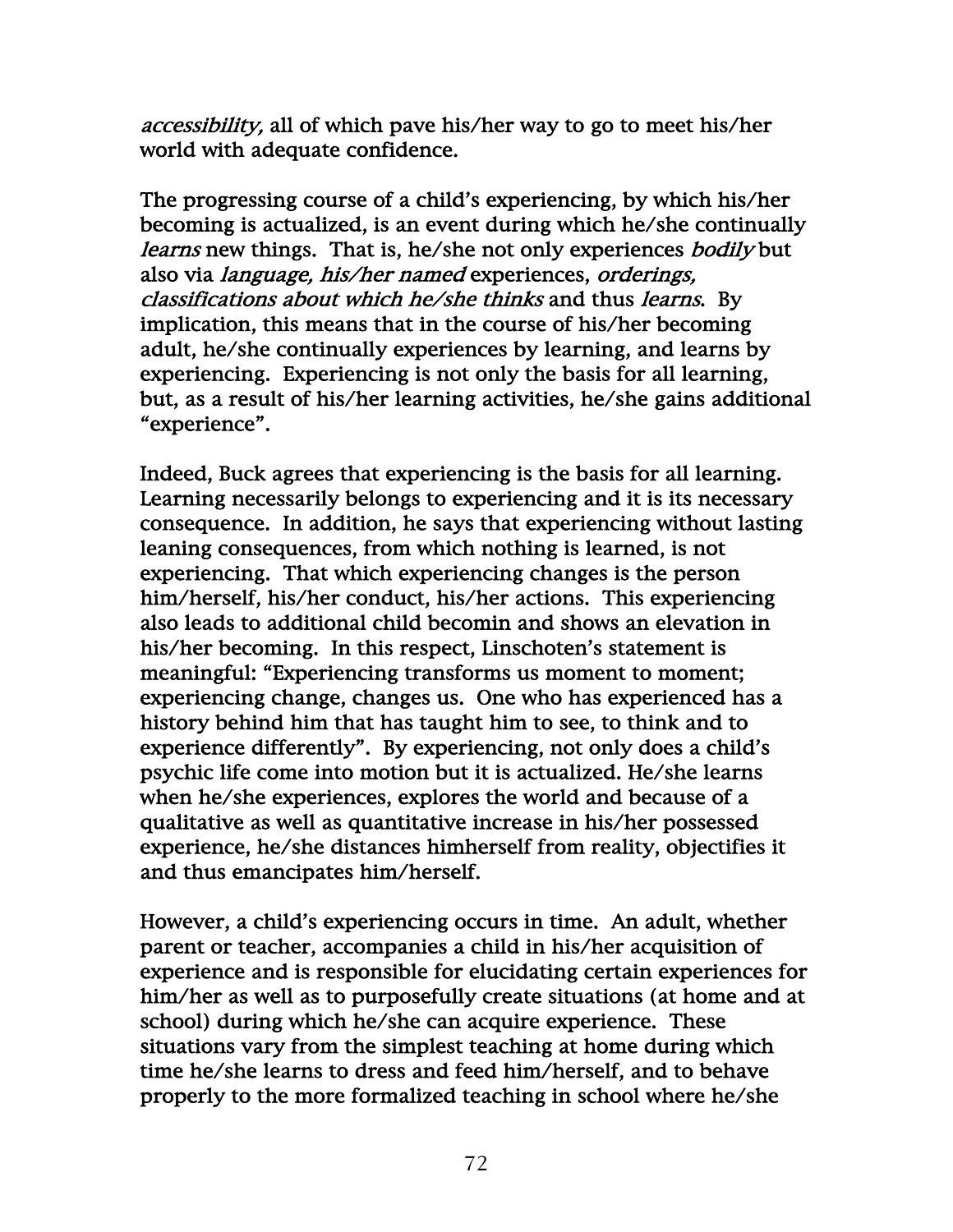becomes acquainted with new, ever more complicated facets of reality.

In summary, experiencing is an essence of the psychic life of a childin-education by which his/her leaning and becoming are actualized. Also, it is seen that a description and elucidation of this event is possible if we use experiencing as a psychopedagogical category.

# 2.2.2. WILLING as a psychopedagogical category

# 2.2.2.1 Clarification of the concept

With reference to Van der Merwe, who has undertaken an intensive study of WILLING as an essence of the psychic life of a child-ineducation, the following definition of willing is given from an etymological point of view: Willing is the potentiality by which a person is disposed to consciously perform an action. It shows a striving, a desiring, a wanting to do something, all of which suggest a connection with a person's emotional life.

Willing also means an *initiative* that is the basis for a person's freedom, choosing, deciding and readiness to take part. It also is a direction-giving power in the performance of actions. In addition, it is related to the future in the sense that a particular aim is striven for that must yet be fulfilled. This striving is expressed in such sayings as: "I still want…"."When I grow up I will…", etc. According to Van der Merwe and C. K. Oberholzer, these expressions of willing that are directed to the future cannot be actualized adequately if a person's intellectual potentialities are not also taken into account. Further, with reference to the view of Rollo May, willing is linked to one's own identity and identity acquisition that are expressed in such sayings as "I can", "I will", and "I am".

Willing has value for educating a child, especially concerning the actualization of his/her psychic life. It embodies a dynamic and power by which a child's psychic life is activated and its goaldirectedness is realized.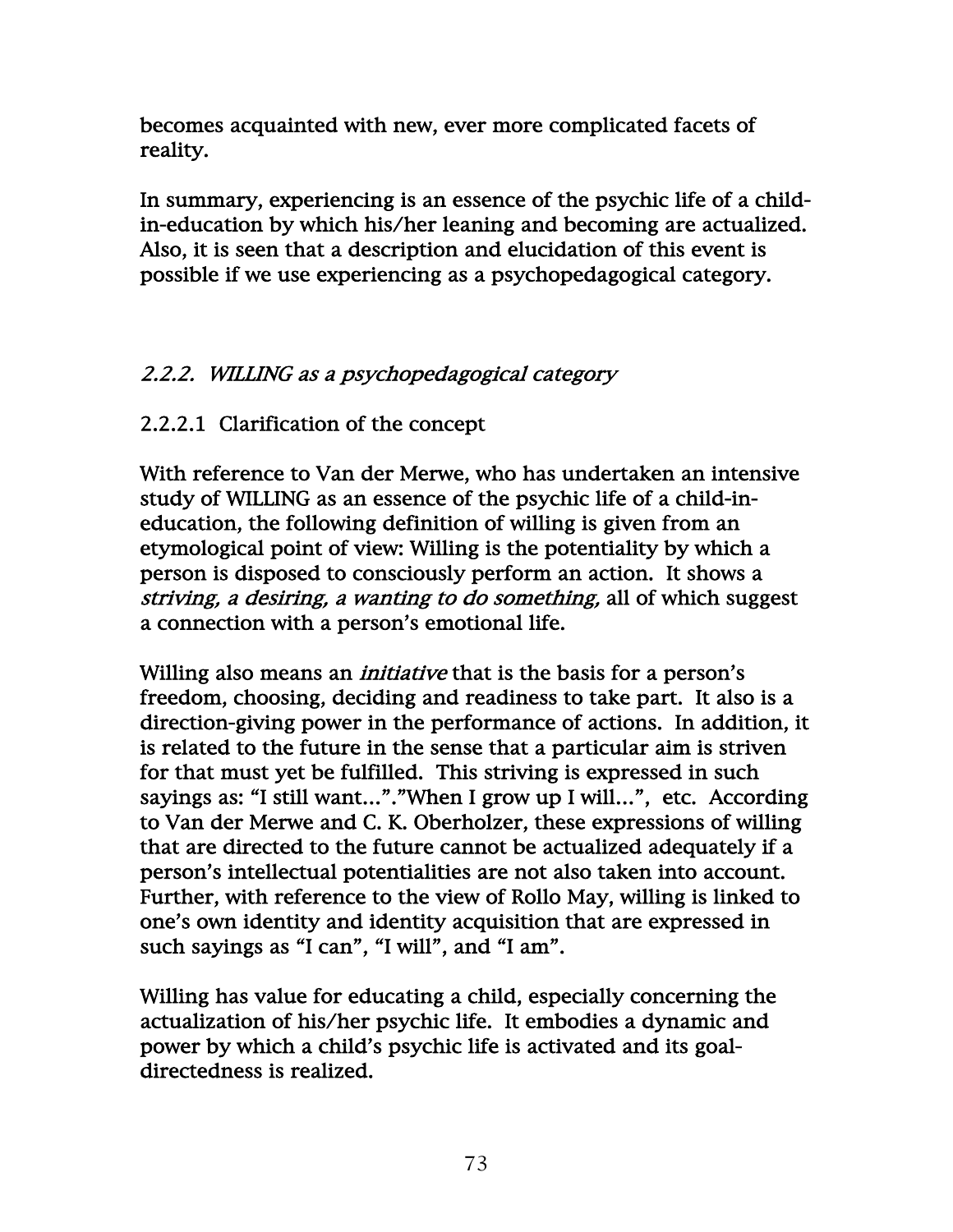# 2.2.2.2 Some essential characteristics of child WILLING

From a psychopedagogical view, Van der Merwe differentiates the following essences:

- Willing is a manifestation of child *intentionality* that especially is expressed in his/her openness for and directedness to reality;
- Willing is *dynamic* and is the basis for actualizing one's own initiative. This implies an initiative to actualize his/her psychic life in terms of becoming and learning;
- An act of willing is actualized by a personal decision that is determined normatively. By willing he/she gives form to the fact that he/she him/herself is someone who will be and become. It embodies a personal choice and readiness to contribute actively to actualizing his/her own psychic life;
- Willing is *goal-directed* indicating that his/her psychic life is actualized in terms of specific purposes. Via willing, his/her psychic life is directed to an aim by which it is actualized as a totality-in-function;
- Willing is *direction-giving* and *indicates a course*. This means that the direction-giving and course-indicating, as directed to an aim, defines the aim-directed nature of the actualization of his/her becoming and learning;
- Willing implies an *acknowledgment of the inevitabilities of a* child's relationship to the world. This means his/her bodiliness, his/her potentialities and reality itself present particular limits for actualizing his/her becoming and learning;
- Willing is qualified by one's *emotional life*. A stable emotional life defines the strength of willing while emotional lability weakens it;
- The quality of actualizing intellectual potentialities is codefined by willing. This means that his/her potentialities, and particularly his/her intellectual potentialities, are actualized adequately provided he/she has the necessary willpower at his/her disposal;
- Willing points to a future; consequently, it is the driving power basic to a child's becoming a proper adult;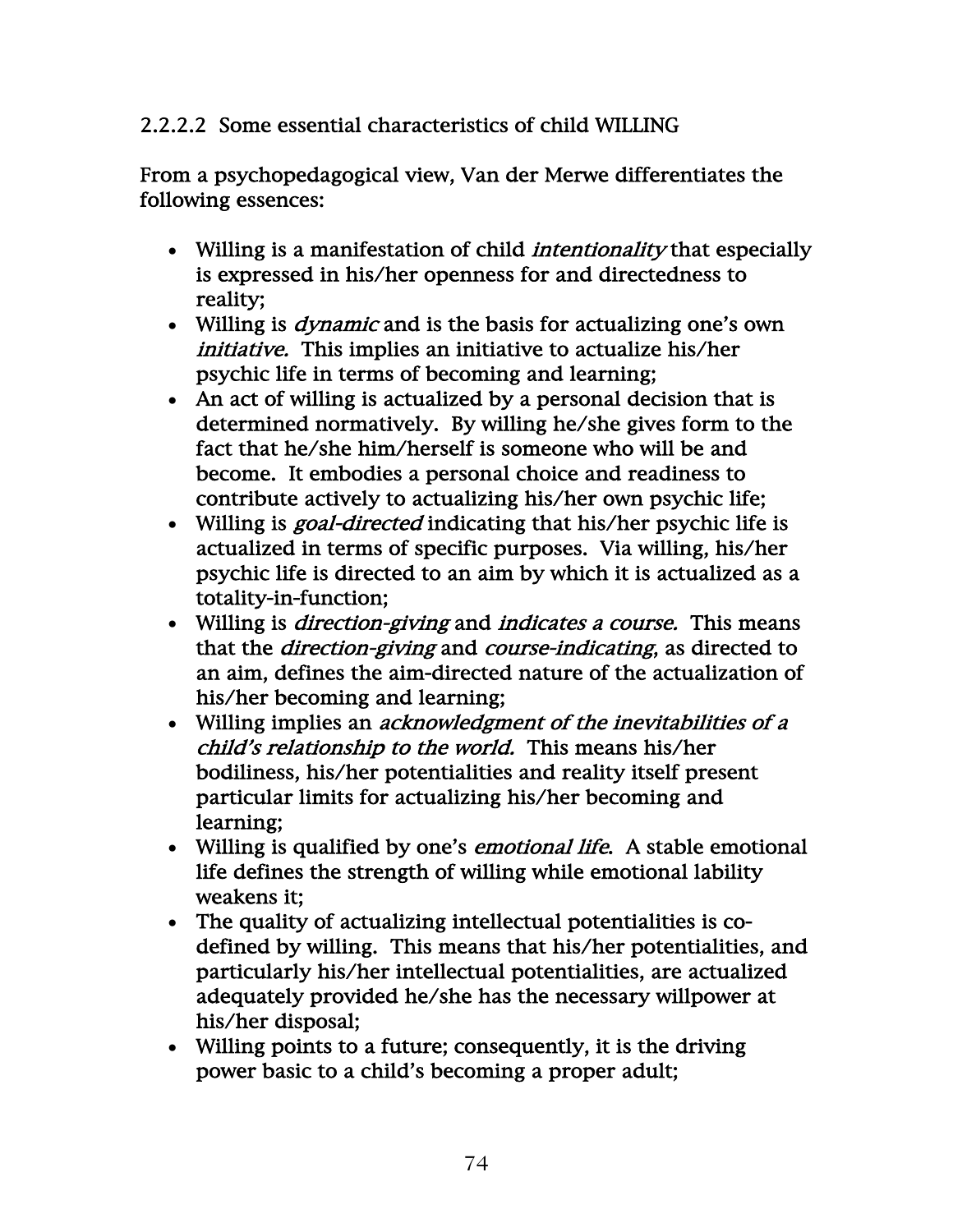• By actualizing his/her willing, a child confirms and acquires his/her own identity.

From these essential characteristics, now the question is the particular meaning willing holds for a child's actualization of his/her becoming and learning on the way to adulthood.

2.2.2.3 Willing as a mode of actualizing child becoming and learning

Since no one is born an adult, each person has the task of becoming a proper adult. Thus, from the beginning of his/her existence, there is a fruitful tension between what he/she is and what he/she ought to become.

No one has the right to deprive a child of his/her childhood, but it is inappropriate for him/her to remain a child. However, as far as being human is concerned, a child shows him/herself as someone who *will* become adult. From an early age, he/she wishes and desires to be an adult. This child *initiative* to become adult is seated in his/her *willing* and it creates the golden opportunity for an adult, through educating, to accompany him/her so that this aim can be attained.

Within the framework of his/her own potentialities, an adult is a good judge of life and its demands of propriety and has the responsibility, by educative teaching, to eventually search for ways and means by which a child's wanting to become grownup can be supported actively.

Also, by way of affective educating, an adult supports a child such that he/she is ready (willing) to experience and explore his/her world. Such educating that is characterized by a climate of warmth, love and trust encourages him/her in his/her *willingness to freely* (Van der Merwe) decide to contribute actively to his/her own becoming. Affective educating strengthens his/her willing and his/her cognitive exploration of his/her world. This requires that he/she is accompanied or educated *cognitively* so he/she will explore his/her world by perceiving, thinking, imagining, etc. His/her actualization of willing also defines the nature and direction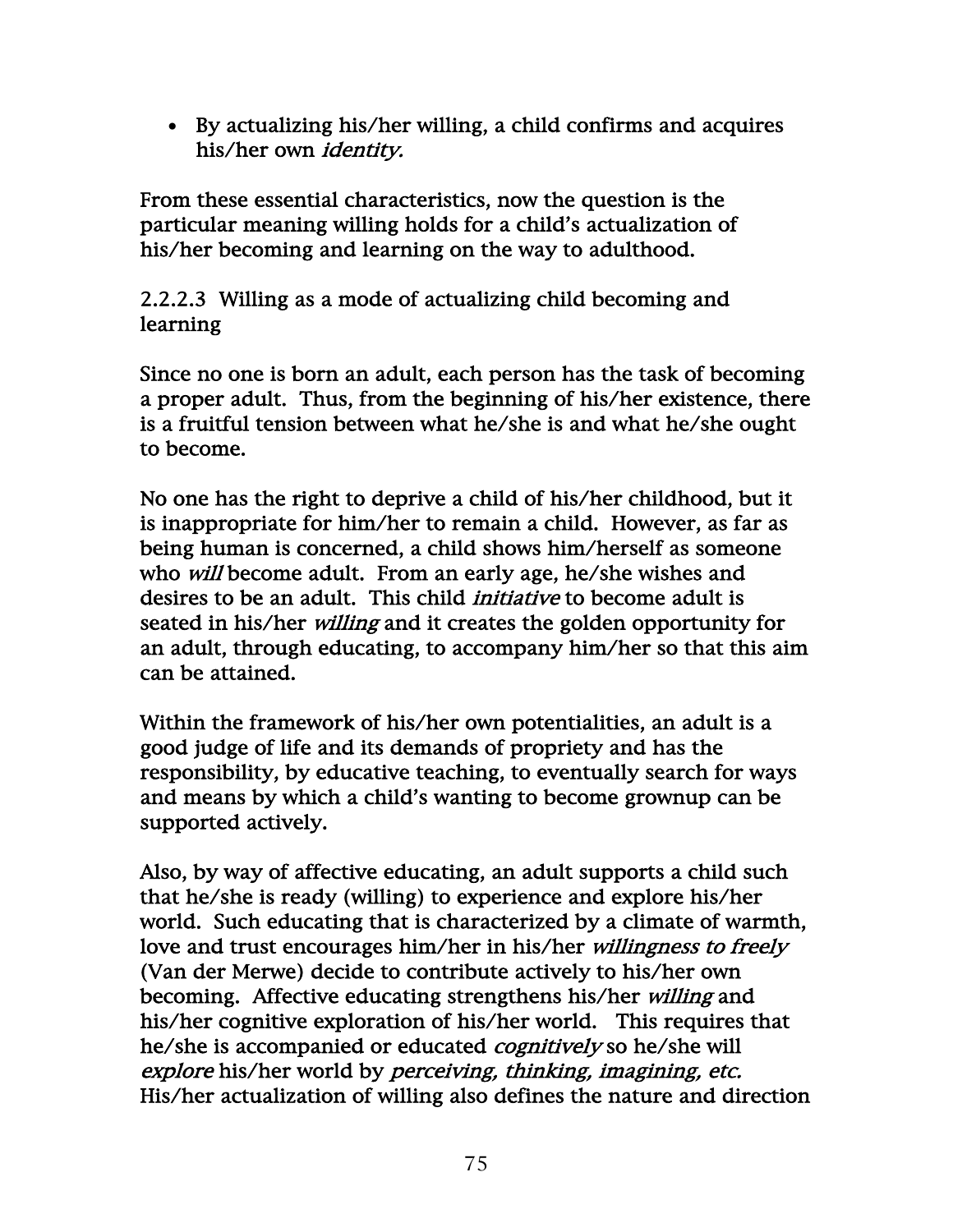of his/her becoming, specifically the quality and level of the actualization of his/her cognitive potentialities.

Van der Merwe says a child must be accompanied by an adult to actualize his/her potentialities for knowing; this means awakening his/her willingness to properly and responsibly use his/her potentialities. Thus, he/she learns on the basis of a willful decision and the effect his/her learning activities have on his/her becoming largely are determined by the *strength* of this willing. There are numerous examples of this in the everyday course of educating and teaching. Learning difficulties often are the outcome of a defiant willingness to learn. If his/her willpower is deficient and there is a lack in the direction and course of his/her becoming, his/her becoming will be retarded and thus his/her emancipation will be seriously handicapped.

Proper adulthood is the aim of *all* educative teaching. This aim is difficult to attain if a child does not show signs that he/she progressively maintains his/her own standpoint toward matters, norms, values, etc. However, if he/she succeeds in gradually establishing a position toward him/herself, passes judgments and makes choices (normative becoming), there is a definite corroboration of his/her own *identity*. Then, he/she announces him/herself in his/her willingness to be personally involved in his/her own becoming grown up, i.e., someone who is willing to be co-responsible for the unfolding of his/her becoming in the direction of adulthood.

By way of a *synthesis*, the actualization of a child's psychic life, as it shows itself in learning and becoming, is co-determined by his/her willing. Also, attention was directed to the part played by educating in his/her willing, without which his/her wanting to become and learn cannot take a desirable course. The coherence of child willing and experiencing similarly is brought to the fore in the sense that the actualization of willing necessarily influences his/her going to reality, not only concerning its direction and course but especially the quality of his/her experiencing.

2.2.2 LIVED EXPERIENCING as psychopedagogical category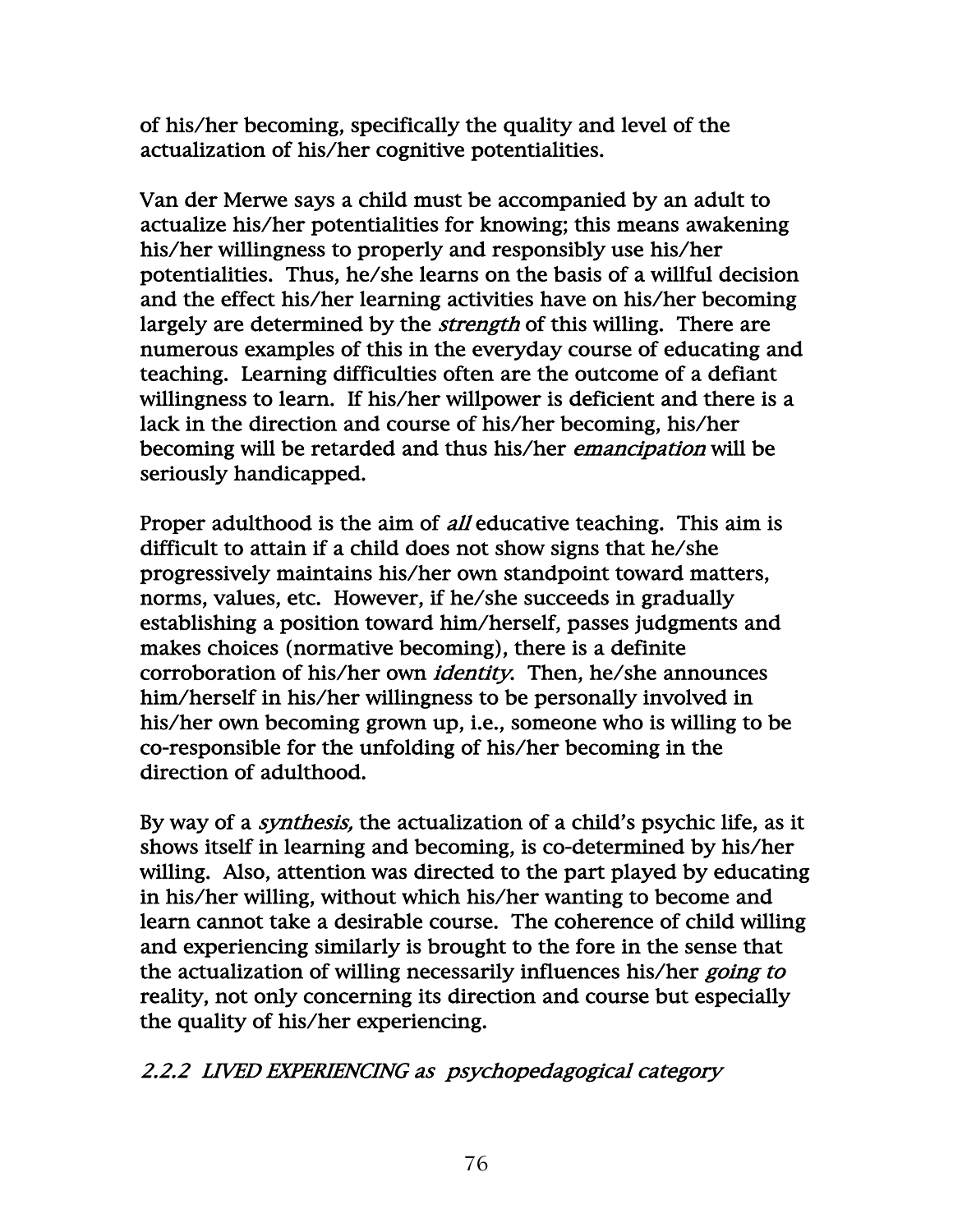## 2.2.2.1 Clarification of the concept

Lived expweiencing refers to such events as living through, going through, living to see, being witness to, living in, etc. It refers to a condition that *rests* on experiencing. Thus, lived experiencing is an act or action by which something is *lived through*; in the language of pychopedgogics we say what one experiences is, at the same time, lived experienced, since it is an action by which a person gives sense and meaning to what is experienced.

#### 2.2.2.2 Some essential characteristics of LIVED EXPERIENCING

Following the lead of Sonnekus, Pretorius, Van Niekerk and others who have studied and used it as a psycgopedagogical category, lived experiencing as a phenomenon in a child's lifeworld and, we turn to the following important essences of it:

- Lived experiencing is an action arising out of a person's openness for and being directed to reality. As an activity, it is primarily sense-seeking as well as sense- and meaning-giving (Husserl). Thus it is normative and, as such, we speak of *lived* experiencing meaning. As an intentional being, a chld continually gives sense and meaning to the world around him/her, and this occurs by the act of *lived experiencing*;
- In its origin, lived experiencing is *both emotional* (affective) as well as *knowing* (cognitive) and they are only distinguishable and not separable (Heidegger);
- In a search for sense and meaning, lived experiencing always is directed to something. This something appears as lifeworld contents (e.g., norms, values codes of behavior, learning contents, etc.) to which a child continually gives meaning;
- Lived experiencing has a character of continuous flowing called the stream of (lived) experience by Linschoten;
- Lived experiencing has an integral character and therefore always is a *unitary* lived experiencing. Each moment of lived experiencing, in the stream of lived experiencing, thus is characterized as [simultaneously] emotional, knowing and normative;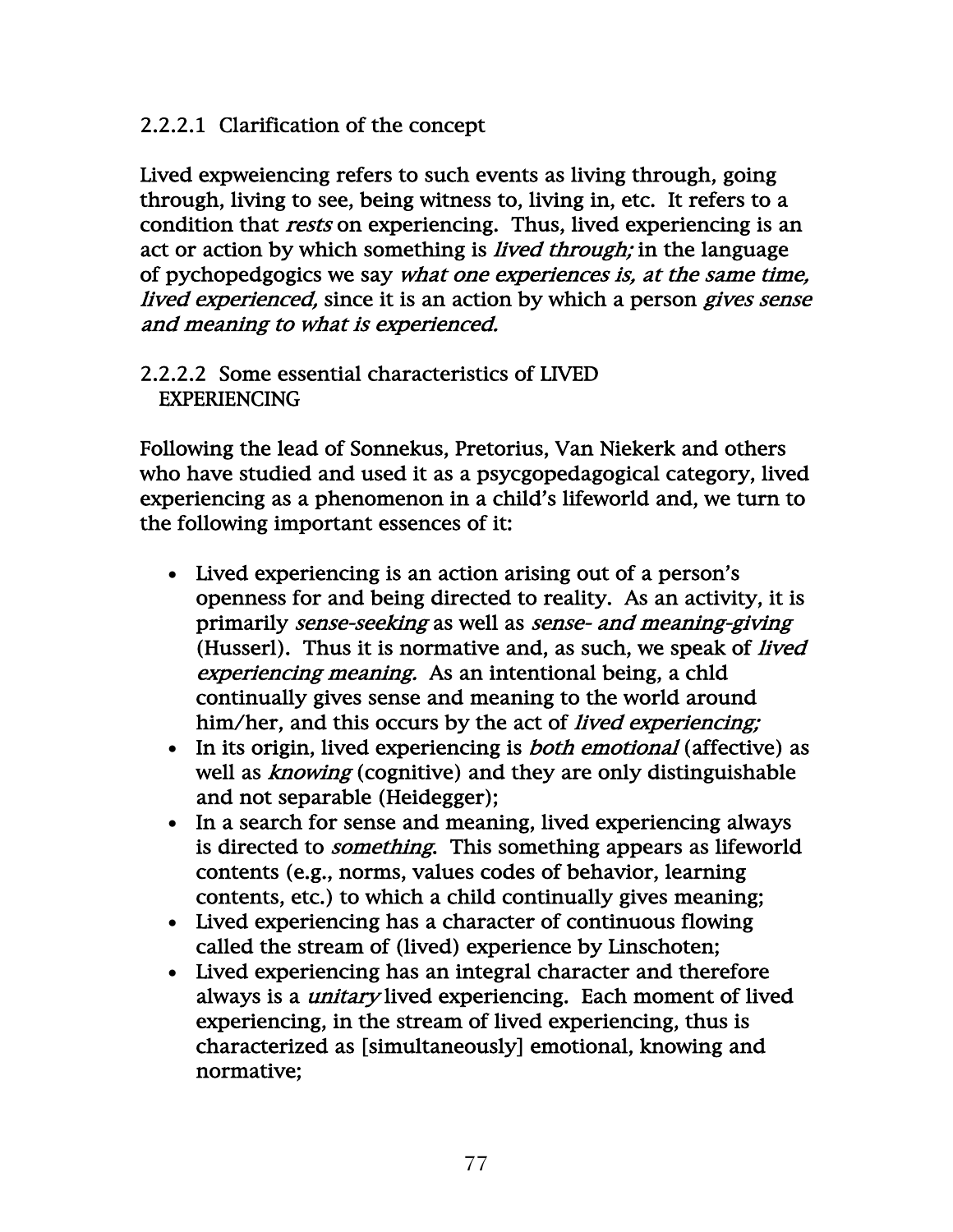- Lived experiencing is selective and implies that a child, in his/her being directed-to-something, gives selective sense and meaning to that something;
- Also, lived experiencing continually is changing and because of its dynamics, it is an important mode of actualizing a child's becoming and learning (Sonnekus). This implies that as he/she becomes and learns in time (on the basis of his/her historicity) he/she repeatedly lived experiences differently (Pretorius);
- Lived experiencing always is person-bound; that is, it always is my own (Pretorius) because it always involves sense and meaning for someone (e.g., me). Each person (child) gives sense and meaning to the world in a unique way;
- Human bodiliness is [at] the *core* of lived experiencing. *In and* by the body that I am (Merleau-Ponty) I *[lived]* experience my being-in-the-world.

 Against this background, Sonnekus describes it as follows: Lived experiencing is an intentional taking of a personal position (attitude) by a child (person), as a totality-in-function, in his/her communicating with reality.

As in the cases of experiencing and willing, further attention is given to lived experiencing as a mode of actualizing the psychic life of a child-in-education.

2.2.3.3 Lived experiencing as a mode of actualizing a child's becoming and learning

It is an essential and authentic human fact that a child, in his/her everyday involvement with the world, continually is giving sense and meaning to (lived experiences) things, fellow persons, etc. with which he/she has established relationships.

By means of his/her openness for and directedness to reality, he/she continually searches for clarity, not only of what concerns his/her own existence but also with respect to what surrounds him/her. Since from the beginning he/she finds him/herself in a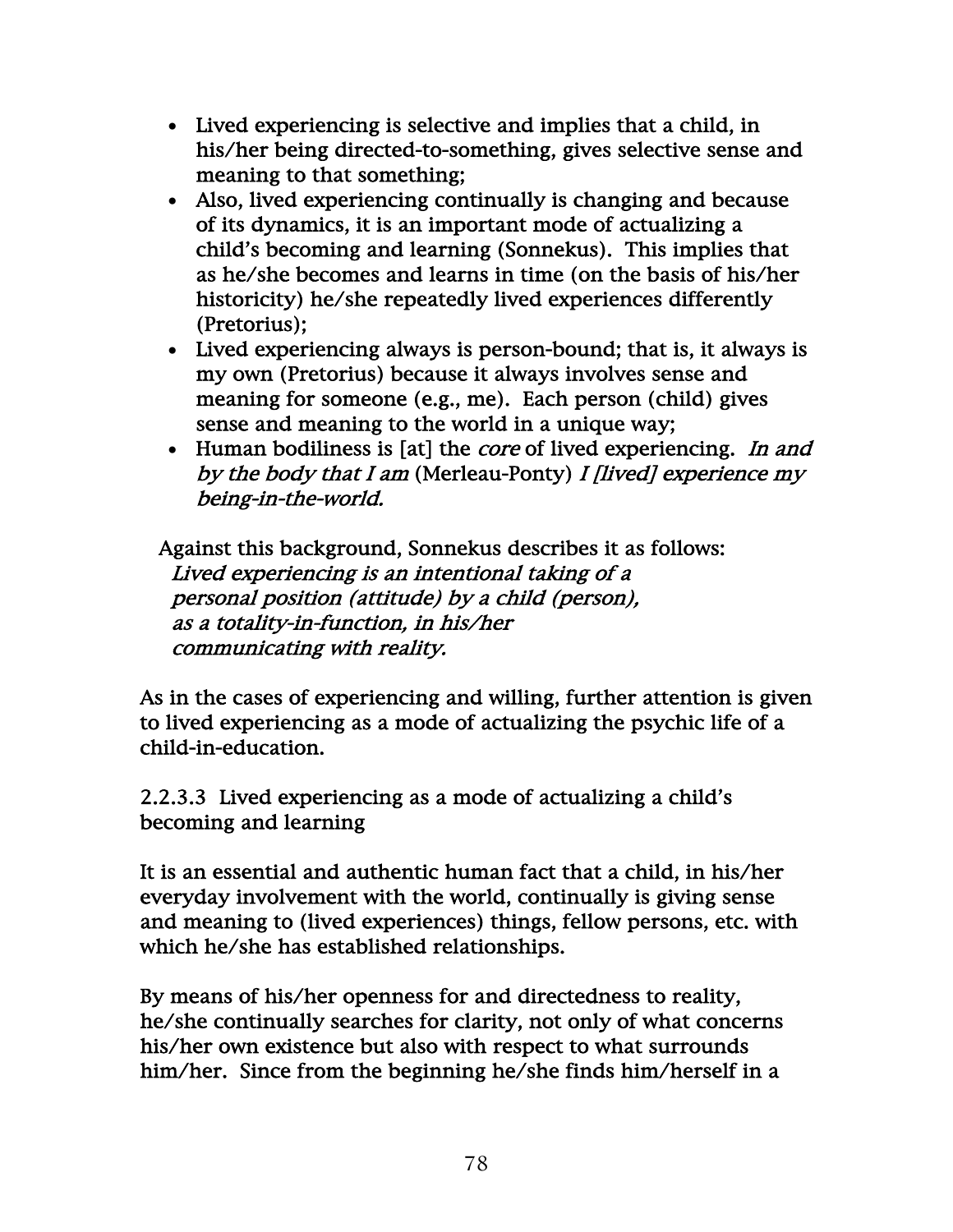situation of upbringing (educating), he/she is accompanied by an adult in this search for meaning.

During the course of educating, an adult unlocks content that he/she regards as meaningful for a child's becoming adult. In his/her turn, a child lived experiences the meaningfulness of this content by giving meaning to it and by which he/she continually actualizes his/her becoming on a higher level.

However, now the question is how lived experiencing, as an original mode of living, manifests itself. With reference to the above essences, it is actualized as a stream of experiencing in which the distinguishable aspects of *affective, cognitive* and *normative* lived experiencing are embeded. To form a better understanding of these distinguishable moments and to determine their significance for a child's becoming and learning, it is necessary to examine each briefly. But keep in mind these moments are actualized as an inseparable unity and they interact and influence each other.

With respect to a child's *emotional lived experiencing*, following Straus, Sonnekus nd others, we distinguish among the *pathic lived* experiencing of a younger child and the affective lived experiencing of an older one. Pathic lived experiencing is emotional and strongly bodily determined and is actualized on a *concrete-sensory* level. Examples are a child's exploring the world bodily (play) where everything is touched, felt, tasted, seen. In this way, he/she not only experiences his/her world, but gives meaning to things on an emotional level. The meanings of things are mostly defined by "I", or as Langeveld puts it: "A child lives in an open communication with the "world' in which things do not have a fixed meaning. At one moment a chair is a thing to sit on and in the following moment it is a 'riding horse', something to climb on, etc."

At this stage of a child's becoming, his/her emotional life is fluctuating from moments of stability to *instability* (lability), even impulsivity, depending on the situation in which he/she finds him/herself. For example, at one moment he/she is cheerful and gay, only to burst into tears in the next. However, as he/she becomes and learns and his/her possessed experience increases in quality and extent, his/her emotional life displays more stability,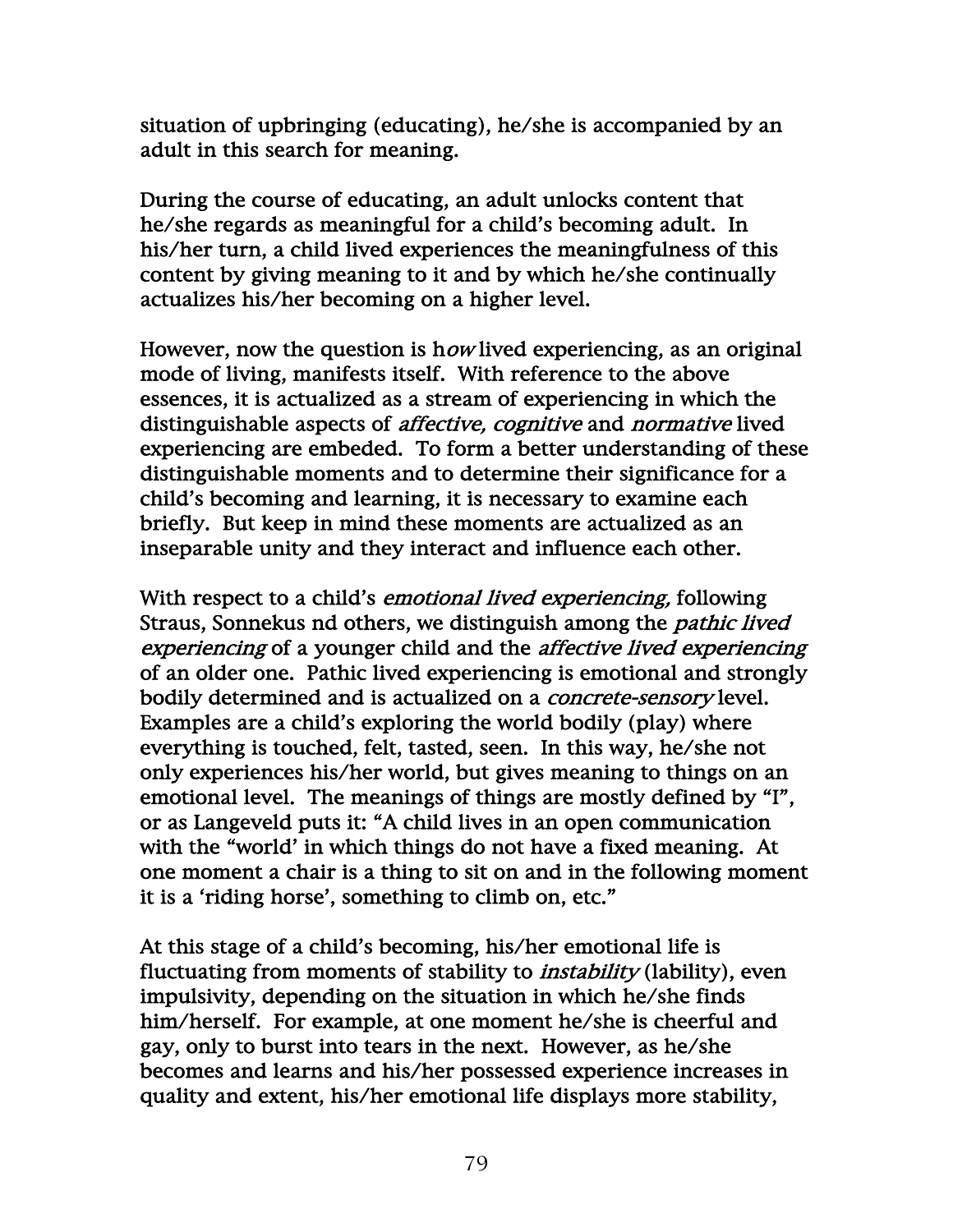the high point of which is reached at the end of puberty. Stability implies that the emotional life shows more stability and that he/she gradually controls his/her emotions and keeps them in check.

An older child can manage his/her emotional life to a greater degree and, in this respect, we refer to affective lived experiencing to indicate the *elevation* in his/her lived experiencing as an elevation in becoming. Such affective lived experiencing shows mainly an increased sensitivity for values and norms with an attendant increased appreciation of life values such as the aesthetic, moral and religious facets of our existence. However, this movement [or progressive becoming] from the pathic to the affective mode cannot be actualized without educating, and especially affective educating.

In comparison with a young child's *emotional* lived experiencing, that is mostly fore-knowing, for an older child, his/her cognitive lived experiencing is directed to learning to know reality as it is. On this level the concern is with *knowledge* not only related to the "I" but as it has validity for "us". In this respect, we also distinguish between the *gnostic lived experiencing* of a younger child and the cognitive lived experiencing of an older one (Straus, Sonnekus).

The *gnostic lived experiencing* of a younger child (that has a strong emotional undertone) is mainly visual-perceptible and is actualized on a concrete level. When a child first acquires language, gradually he/she distances him/herself from the concrete and can enter a limited abstract level. However, as he/she masters language and can name his/her concrete experiences, talk about them, discuss them, order and systematize them, he/she finds him/herself on the level of the abstract, and in this respect there is *cognitive lived* experiencing. Cognitive lived experiencing implies that he/she is aware of, grasps, knows and understands. However, the initial gnostic lived experiencing of a younger child also has knowledge and insights as outcomes, but they do not show the same depth and quality as does the *cognitive lived experiencing* of an older child.

Emotional and knowing lived experiencing are related to each other directly and reciprocally in that a stable emotional lived experiencing is the basis on which a child's knowing lived experiencing rests, while knowing lived experiencing, in its turn,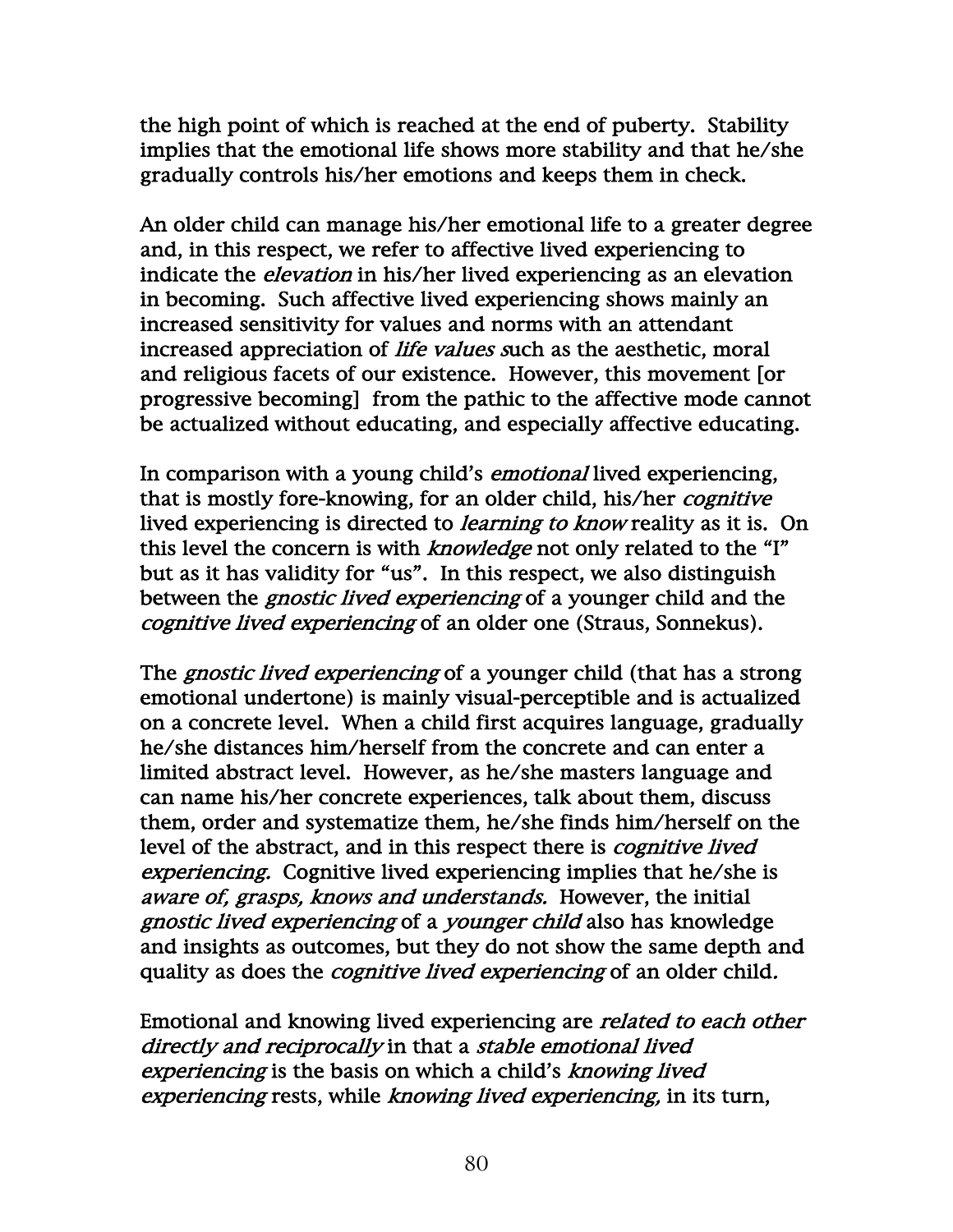brings order nd control to his/her emotional life. An example is a child who feels *safe* and *secure* and, on this basis, is disposed to show a willingness to explore his/her world *gnostically* or cognitively by means of perceiving, thinking, remembering, etc. In this way, he/she not only comes to know but also is able to distinguish between right and wrong, proper and improper by which his/her *normative becoming* is actualized.

This gradual elevation in his live experiencing from the pathic (via the pathic-affective) to the affective and from the gnostic (via the gnostic-cognitive) to the cognitive, he/she repeatedly actualizes his/her learning and becoming on a higher level. However, this elevation shows a complex other side, i.e., educative accompaniment. So, emotional (affective) educating by an adult is indispensable for a child's emotional lived experiences. A child who lived experiences *security* in connection with the *love*, trust, authority and understanding that he/she lived experiences in a situation of educating/teaching does not recoil from the *tasks* that are on his/her way to becoming, while a child whose emotions *lack* stability often is derailed and does not become properly emancipated. Stable emotional lived experiencing also opens the way for a child's adequate knowing or cognitive education. This is because then he/she stands increasingly open to being taught by an adult and is ready to interpret and master, on a gnostic-cognitive level, the content presented via this teaching by giving sense and meaning to it.

Finally, an actualization of a child's psychic life in terms of becoming and learning is possible when we use "lived experiencing" as a psychopedagogical category. However, the coherence [of the categories] within the psychic life always must be kept in mind.

## 2.2.4 KNOWING as a psychopedagogical category

## 2.2.4.1 Clarification of the concept

In analyzing the concept "knowing" we meet a number of related concepts such as knowledge, acquaintance, insight, etc., each of which, in its coherence of meaning, is connected with the concept "knowing" and needs further clarification.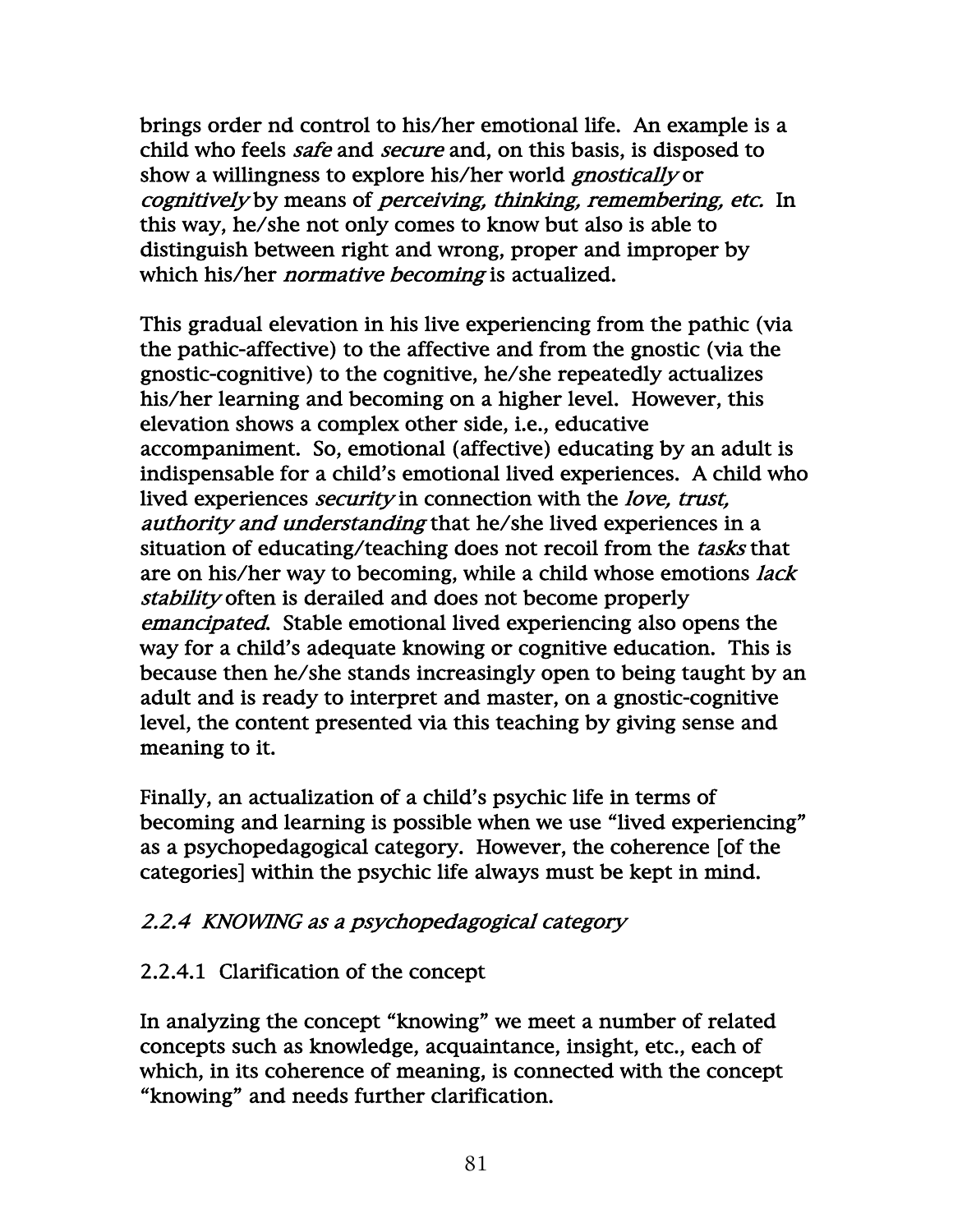When "knowing", as a verb, is analyzed, it has the following meanings: to have knowledge or understanding something, to be aware; of or acquainted with … ; to have accurate information or to have, awareness; knowledge about something at one's disposal. As a noun, the concept includes the following ideas: the totality of what a person knows; acquaintance with; knowing; good understanding; insight; experiences of; learned facts; etc.

In considering these definitions of "knowing" and "knowledge", they show an interconnection and only can be distinguished from each other with great difficulty. Similarly, the concept "knowledge" and "insight" are inseparably bound to "knowing".

A distinction between knowing and knowledge that is useful is that knowing (verb) is an activity or action while knowledge is the result of this activity by which insight and understanding are acquired.

We place the concepts knowing and knowledge within the framework of a person-world relationship. In this connection, Heidegger shows that knowing is a primordial mode in which a person finds him/herself in the world. He links this both to "Befindlichkei", which means to find him/herself attuned to the world, and to "Verstehen", which means that a person is understanding in the world, the latter (Verstehen) makes all modes of knowing possible. He emphasizes that these modes of attunement and understanding in which a person finds him/herelf in the world are distinguishable but not separable. In psychopedagogical language, each action of knowing that leads to understanding and insight has an attuned or emotional undertone, while this emotional attunement already is the beginning or "birth" of knowledge.

## 2.2.4.2 Some essential characteristics of knowing

Following in the footsteps of Strasser, but especially those of Sonnekus, who has looked closely at "knowing" as an essence in a chi8ld's lifeworld and eventually has defined it as a psychopedagogical category. The following essential characteristics of knowing are differentiated: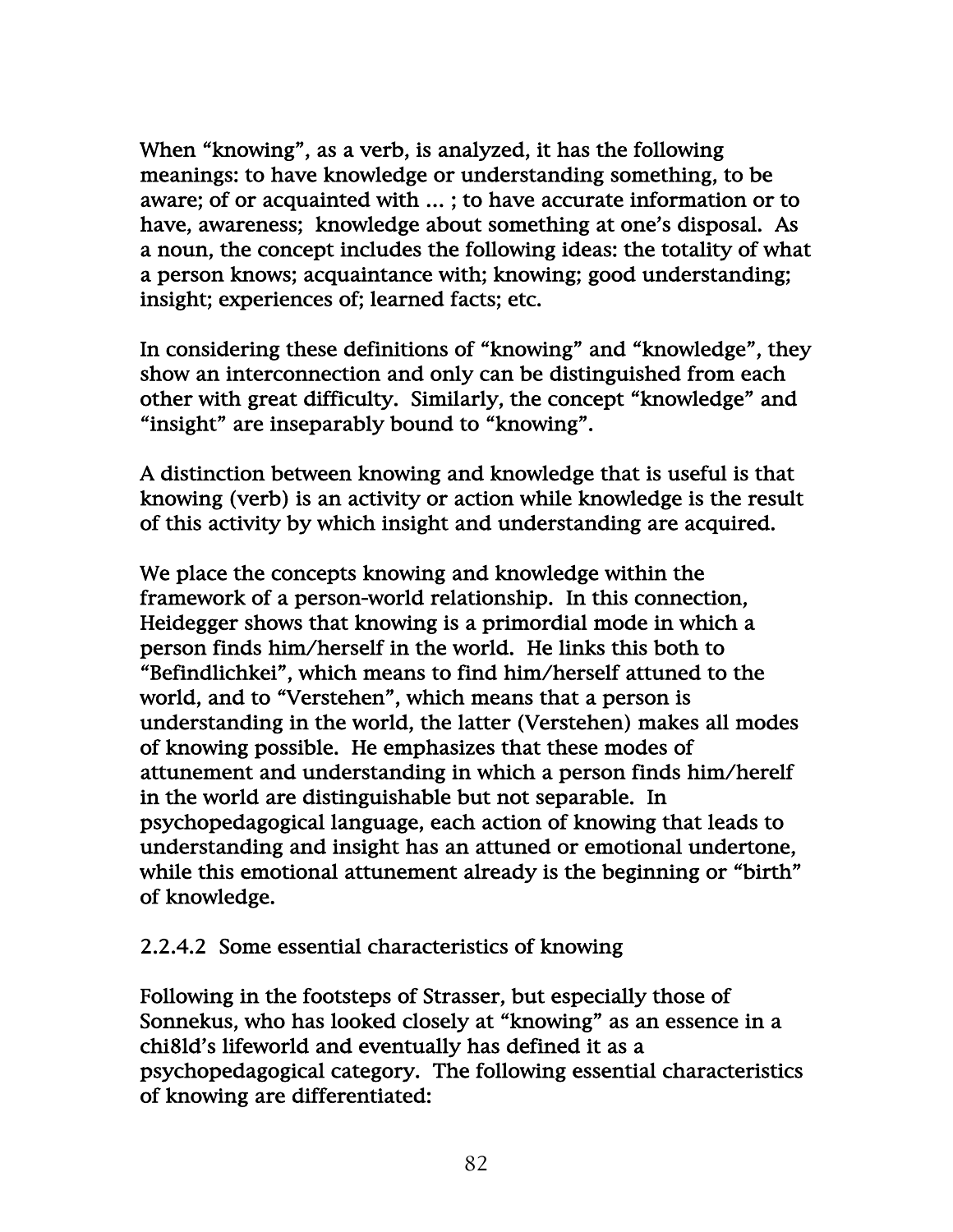- Knowing originates in child intentionality, an activity directed to knowing the world or reality in which he/she finds him/herself. As such it is an action directed to a search for the sense and meaning of all he/she is in relationship with and that awakens his/her wonder;
- Knowing, as far as its beginning is concerned, essentially is intuitive knowing and, as such, is the beginning of all knowledge. Intuitive knowing implies a knowing relationship built on an attunement to and trust that things are as they are immediately experienced. Although *intuitive knowing* is preconceptual, it already includes the beginning moments for conceptual (cognitive) knowing;
- Knowing is question-asking and thus is a search for clarity, understanding and insight. In his/her questioning nature, his/her relationship of knowing is inseparably entwined with the experience of wonder (Gerd Brand) that stimulates his/her willingness to learn;
- The action of knowing embodies an aspect of anticipation; i.e., fore-grasping (understanding) of that which will be known;
- Knowing is structuring, i.e., an analyzing, schematizing, ordering, interpreting, synthesizing activity;
- Knowing also is an activity of comprehending and includes aspects of understanding, grasping and insight without which objective knowledge is unthinkable.

With reference to only a few of these essential characteristics of knowing as a phenomenon in a child's lifeworld, the act of knowing is of cardinal importance for actualizing the psychic life of a childin-education. Also, change, as an essence of child becoming, only is possible in so far as he/she learns to know, since knowing is an essential of learning it co-defunes this change. In other words, a child changes (becomes) as he/she learns, and he/she learns in accordance with the fact that he/she knows.

#### 2.2.4.3 Knowing as a mode of actualizing a child's becoming and learning

The initial relationship between child and reality, especially as this is expressed early on in play, is not directed primarily to knowing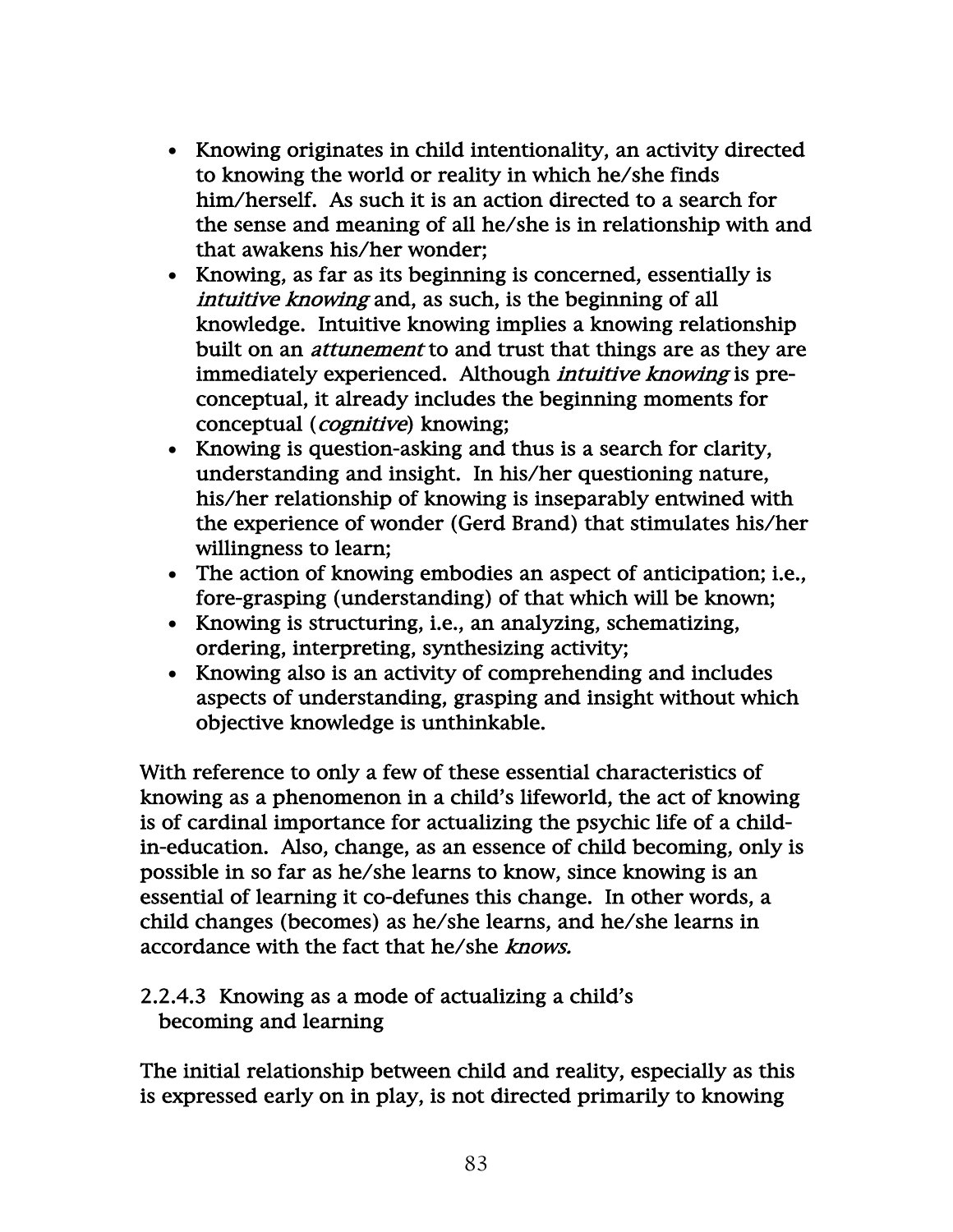reality but rather to doing, manipulating, being busy with things. This relationship is accompanied by strong emotionality and already embodies knowing things intuitively in their "lived meanings". Such intuitive knowing becomes a first basic grasp of things and paves the way for a more distanced and objective knowing. The activity of learning is implicitly present since here a child's concern with things results in knowledge. Although his/her knowledge has a limited and fragmentary flavor, it is the beginning of real gnostic/cognitive knowing.

Intuitive knowing is not the same as sensory perception (Sonnekus), although this is included, but rather is on the level of sensing, as the mode by which all learning has its beginning. Thus, it has aspects of understanding but also of misunderstanding (Strasser), and thus it also is the origin of all experiencing and lived experiencing, of understanding and misunderstanding (Sonnekus).

From the limited and unfinished flavor of knowledge resulting from a child's acts of intuitive knowing, the task of educating is clear. A child experiences not only that he/she doesn't understand fully but directs him/herself questioningly to an adult for more clarity. By asking questions, he/she wants to better learn to know something, a phenomenon with which all educators (parents, teachers, etc.) have to contend. This questioning attitude of knowing (Sonnekus) by a child goes hand-in-hand with a moment of anticipating that the object of knowing possesses particular dimensions for which he/she cannot offer an explanation (solution). This contains a fruitful moment that eventually has fundamental importance for teaching and learning. A child is in search of understanding and insight with respect to the "partners" of his/her experiencing and, therefore, there are many "why-questions" that extend over the entire life of being a child and are extremely important for meaningfully actualizing his/her becoming and learning.

This questioning attitude of knowing by a child, by which he/she learns, also is aimed at a search for structure in his/her cognitive exploration of reality. He/she is in search of certainty, wants to understand, and this is what spurs him/her on to analyze, compare, order, interpret and synthesize what is experienced (i.e., certain phenomena in reality, learning content, etc.) and thereby brings its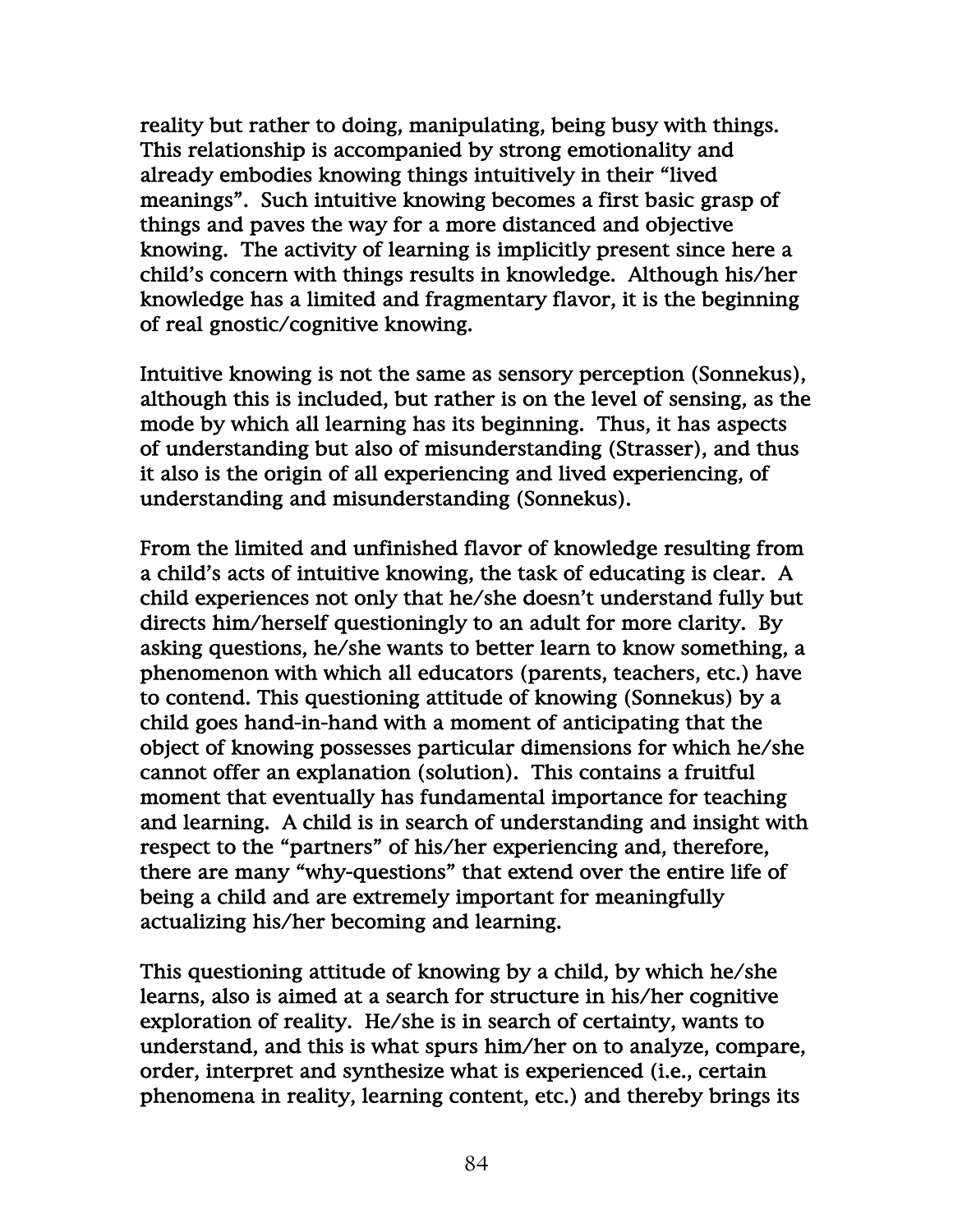structure clearly to light. Such knowing of structure brings greater clarity and enables him/her to grasp and acquire such notions as "cause-effect", "means-end" and interdependent connections.

But how are a child's knowing activities brought into motion? We find an answer in a child's actualization of the modes of learning. As a child senses reality and gives attention to it (Van Niekerk), often he/she experiences gaps (deficiencies) in his/her possessed experience or knowledge. This spurs him/her on to a cognitive level where, by means of perceiving, thinking, remembering, etc., he/she analyses, orders, interprets and thus structures that piece of reality and, in this way, not only replenishes his/her deficiencies but broadens and deepens his/her possessed experience.

This structuring of knowing is an understanding or a real grasping of the object of knoing (Sonnekus). A child acquires insight and obtains new knowledge that is transferrable to other problem situations he/she might confront in the future.

Finally, the meaning-invested knowledge resulting from these activities of knowing forms the fabric of the modes by which he/she is going to *behave* in the course of his/her becoming. An adult's search for distancing, emancipating, objectifying in his/her life in which his/her progress on the way to adulthood becomes noticeable is unthinkable if he/she doesn't show that gradually he/she learns to know reality. Such possessed knowledge, as possessed experience, enables him/her to loosen him/herself from an adult's help and support and to finally be recognized as an adult.

## 2.2.5 BEHAVING as a psychopedagogical category

# 2.2.5.1 Clarification of the concept

Viewed etymologically, the concept "behaving" is paired strongly with the normative, with the accent falling on proper, improper, good or bad behavior (behaving). In English, the verb form "behave" and in German "sich haben" and "Verhalten, refer respectively to the norm-directedness of behaving. This is seen in the following meanings of "behave":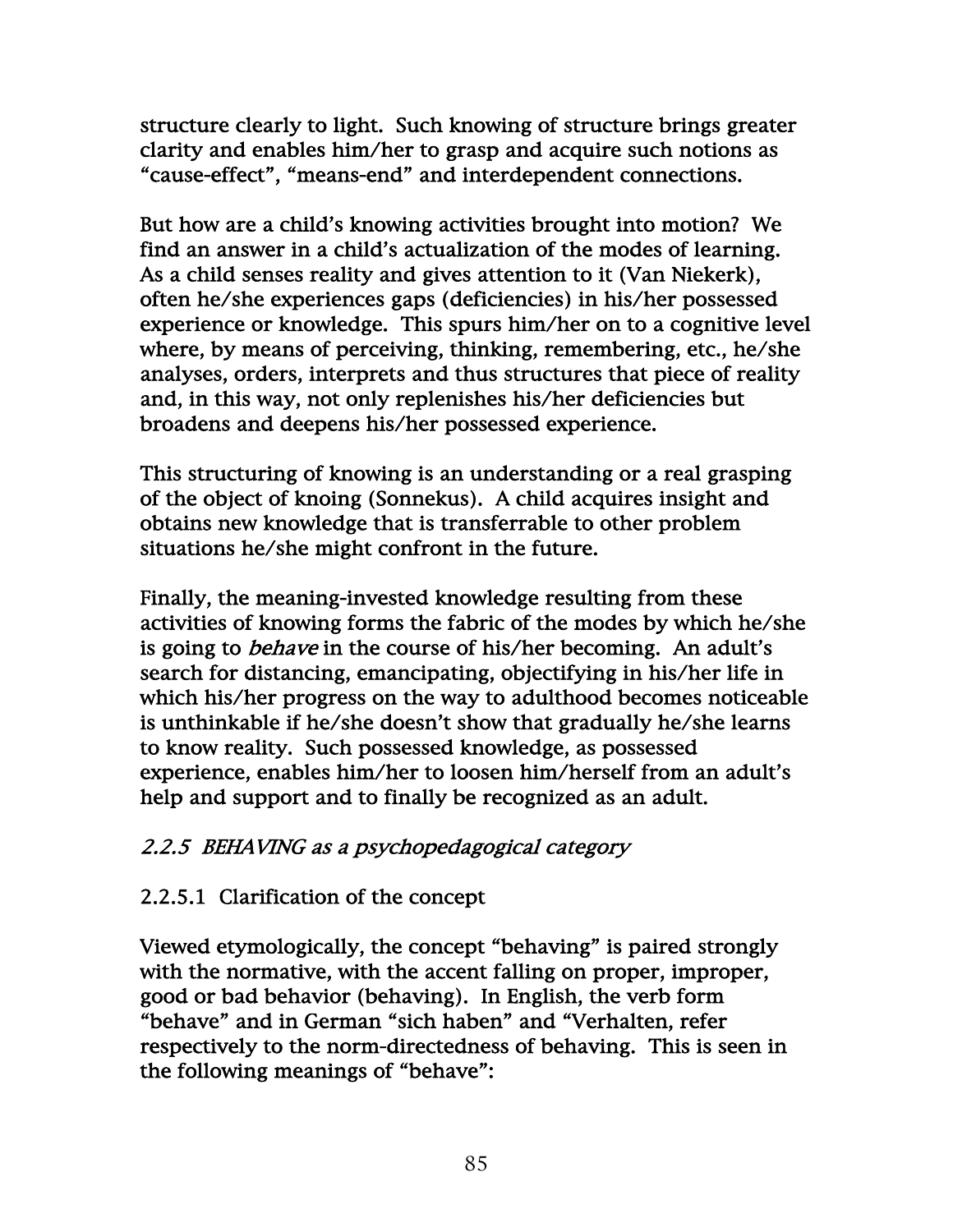- "behave" to act, conduct oneself properly, to exhibit good manners, having good (bad) manners;
- "sich haben" -- refers to assuming responsibility for particular behaviors;
- "verhalten" is translated as restrained, contained, checked behavior.

From the above behaving is about someone who behaves, and that his/her behaviors are directed by *norms* as well as by the choices he/she makes. In addition, behaving goes hand-in-hand with assuming responsibility; the latter stresses that personal choice in human behavior accords with particular norms.

2.2.5.2 Some modes of appearance and essential characteristics of behaving

In his study of behaving as an essence of the psychic life of a childin-education, Bondesio shows that it is a mode in which a child finds him/herself as a human being in the world. In contrast to a behaviorist view of behaving as an organism's reaction to stimuli in terms of reflexes, behaving is seen as an authentic human phenomenon that shows itself in the different relationships that a person establishes with his/her world. As far as its origin is concerned, human behavior is an answer to a situation, or as Buytendijk puts it, "behaving is a mode that is in harmony with a relationship, which means that a person (child) continuously is occupied with fellow humans, with things, with other living phenomena, with nature, etc."

Human behaving and its meaningfulness are expressed in human bodiliness (Merleau-Ponty) since a person directs him/herself bodily to his/her world. A person also behaves as a totality in relation to his/her world; therefore, behaving is the meaningful crowning of a person's total involvement with reality. This latter remark implies that one can only understand another's behavior if one really understands his/her personal circumstances, as well as the situation to which his/her behaving refers.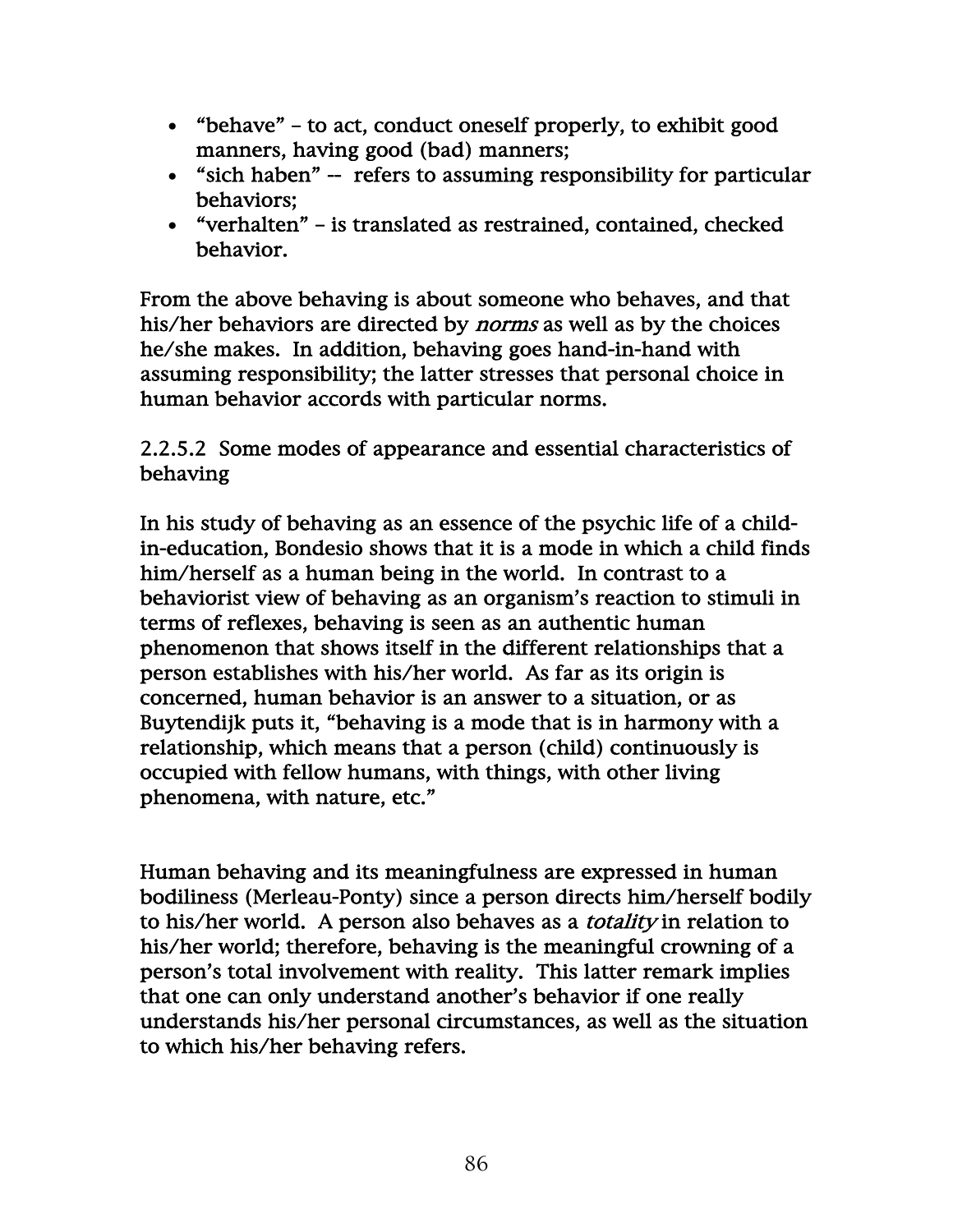Behaving, as a person's answer to a situation, can give rise to different modes of expression. Hence, a goal-directed action can be viewed as behavior, as can numerous bodily expressions such as a frowning or smiling human face, waving a hand, stamping a foot, each of which expresses a particular relationship to reality.

With respect to the bases of the modes in which behaving and its essential characteristics appear, Bondesio differentiates the following modes of behaving that can only be distinguished from each other:

• Reflexive behaving is characterized by an absence of any aspect of willing. This type of behaving is stripped of a conscious intention, of purposeful deciding (Bondesio) as well as of goal-directed action. Examples of simple reflexive behaviors are the pupil-, corneal- and plantar-reflexes.

Although reflexive behaving is not goal setting, it is qualified by goals and derives its meaning not from itself but from a totally bodily involvement of a person with his/her world (Buytendijk). The following comment by Van den Berg, cited by Bondisio, serves as an illustration: "A pupil reflexively contracts as the wanderer walks in the sunlight with his feet that also move reflexively. But the wanderer himself steps into the sunlight with a resolution to do or not to do it. With one resolve, that is important, in that resolve he makes use of many goal-appropriate reflexes. Without these reflexes, as preconditions, his resolve would be powerless. Without his resolve, the reflexes are senseless." Thus, reflexive behaving, although it constitutes a vital part of our existence, is not meaningful in itself but becomes meaningful because a person behaves in the world as a totality.

• Voluntary behaving: The following variants of voluntary behaving are distinguished by Bondesio: simple voluntary, complex voluntary and habitual behaving. Each of these variants is characterized by a moment of choice expressing personal concern and responsibility. Voluntary behaving originates in a child's openness for and directedness to reality. As such, they are ways in and by which he/she establishes relationships with reality that are noticeable and affirmed.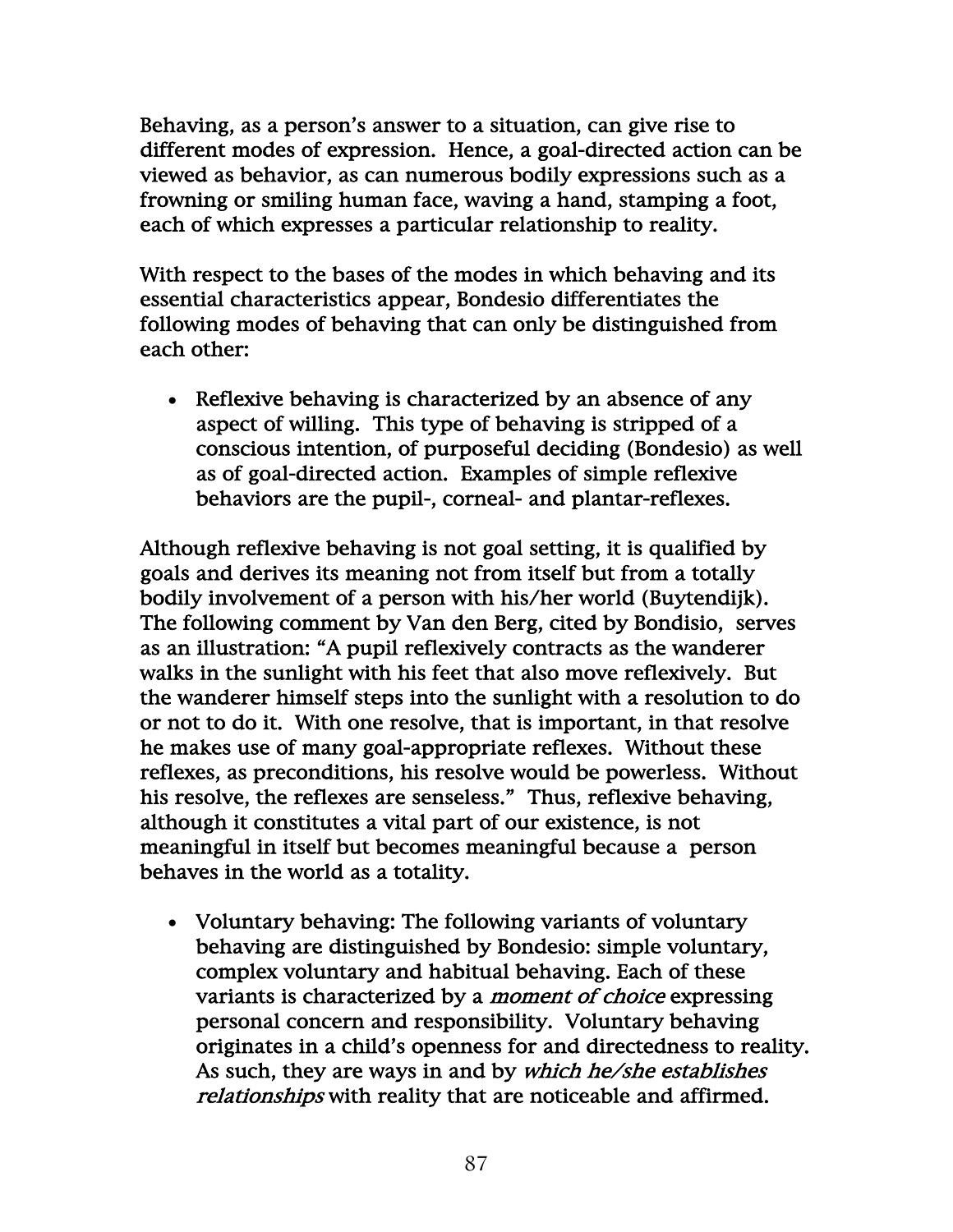Bondesio shows that complex voluntary behaving includes moments of willing and of choice among different reasons (motives) that, in this form of behaving, are strongly brought to the foreground. Thus, a person's choice is *willed*, he/she defines his/her *goal*, resolves how to reach it, and then realizes it.

Simple voluntary behaving is different from the complex variant merely in that there are not a variety of reasons (motives) from which choices need to be made. However, the course of complex and simple behaving remains the same.

Habitual behaving, according to Bondesio, is based on experiencing, it is executed less consciously in that there are *automatisms*. This behavior assumes the *control of particular actions* ranging from a simple matter, such as dressing, to a more complicated action, such as playing tennis. Habitual behaving usually is an action that is simple and efficient. Also, it is characterized by an apparent absence of reasons (motives), choices and decisions (Bondesio). However, all of these behaviors are contained in and thus are realized in actualized behavior.

In summary, *all* behaving is expressive; that is, it manifests something concerning a person as well as the reality within which he/she is involved. One of the most important ways in which a person (child) expresses him/herself in behaving is by using language because it not only symbolizes our profound relationships with the world but it ratifies and confirms them.

2.2.5.3 BEHAVING as a mode of actualizing a child's becoming and learning

Becoming an adult is an event that is actualized gradually in a child's life. Attaining the aim of educating as upbringing, i.e., proper adulthood, has as a basic condition that he/she increasingly live in accord with the norms, values and behavioral codes of an adult lifeworld. This means that as he/she becomes and learns, he/she continually has the task of elevating the level on which he/she behaves. As he/she increasingly behaves as an adult in the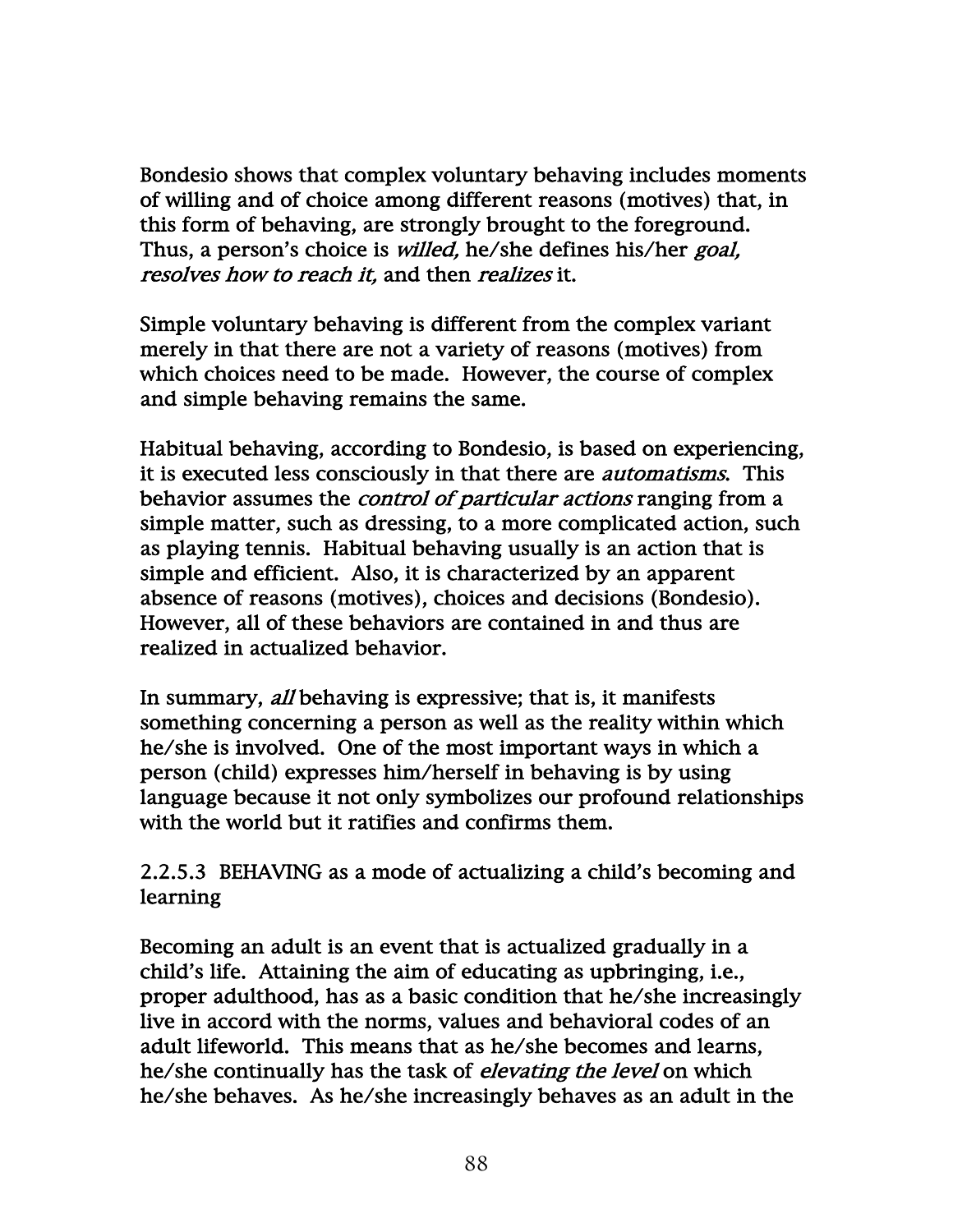everyday lifeworld, he/she gains insight into adult ways of living [behaving] and actualizes his/her becoming on a higher level.

A child's gradual and progressive *elevation* in *behaving* is a matter both of his/her taking an active part in educating and the purposeful accompaniment of him/her by an adult educator. From an early age, an adult intervenes or accepts his/her behaviors. Misconduct is condemned by warning and reprimand while acceptance of approvable behaving Is shown by an encouraging word, look or smile.

As educator, an adult has the task of seeing that while a child is behaving he/she refines and changes it in accord with an image of adulthood. Before this change can occur, it is necessary for an adult to set an example of the life values for a child to imitate. An adult's behavior must be an example worthy of imitation by a child in light of which he/she can add to his/her behaving.

The other side of this is that an educator must, in the spontaneity of the course of educating, create situations or seize moments in order to teach a child, if he/she wants a child's behavior to be refined and changed. For a child to correctly and properly behave, he/she first requires an experiencing and lived experiencing of the sense and meaning of such modes of behaving, thus *knowledge of* as well s a willingness to decide and to carry through with such behaving. Consequently, child behaviors can never really be grasped or understood if they aare not "externalized" or are made more expressive since behaviors are the crown placed on a child's experiencing, willing, his/her lived experiencing and knowing (knowledge), i.e., he/she behaves in accord with his/her meaning imbued possessed experience. This does not mean that he/she, in actualizing his/her psychic life (in his/her becoming and learning), will only behave positively. However, it is positive behaving that is the aim from a pedagogical point of view.

From the earliest moments of child existence, in his/her behaving he/she is directed to mastering (possessing) reality. He/she will do, handle, choose and decide for him/herself, but the execution of these actions, especially their quality, is indissolubly interwoven with what he/she already has learned. Thus, his/her level of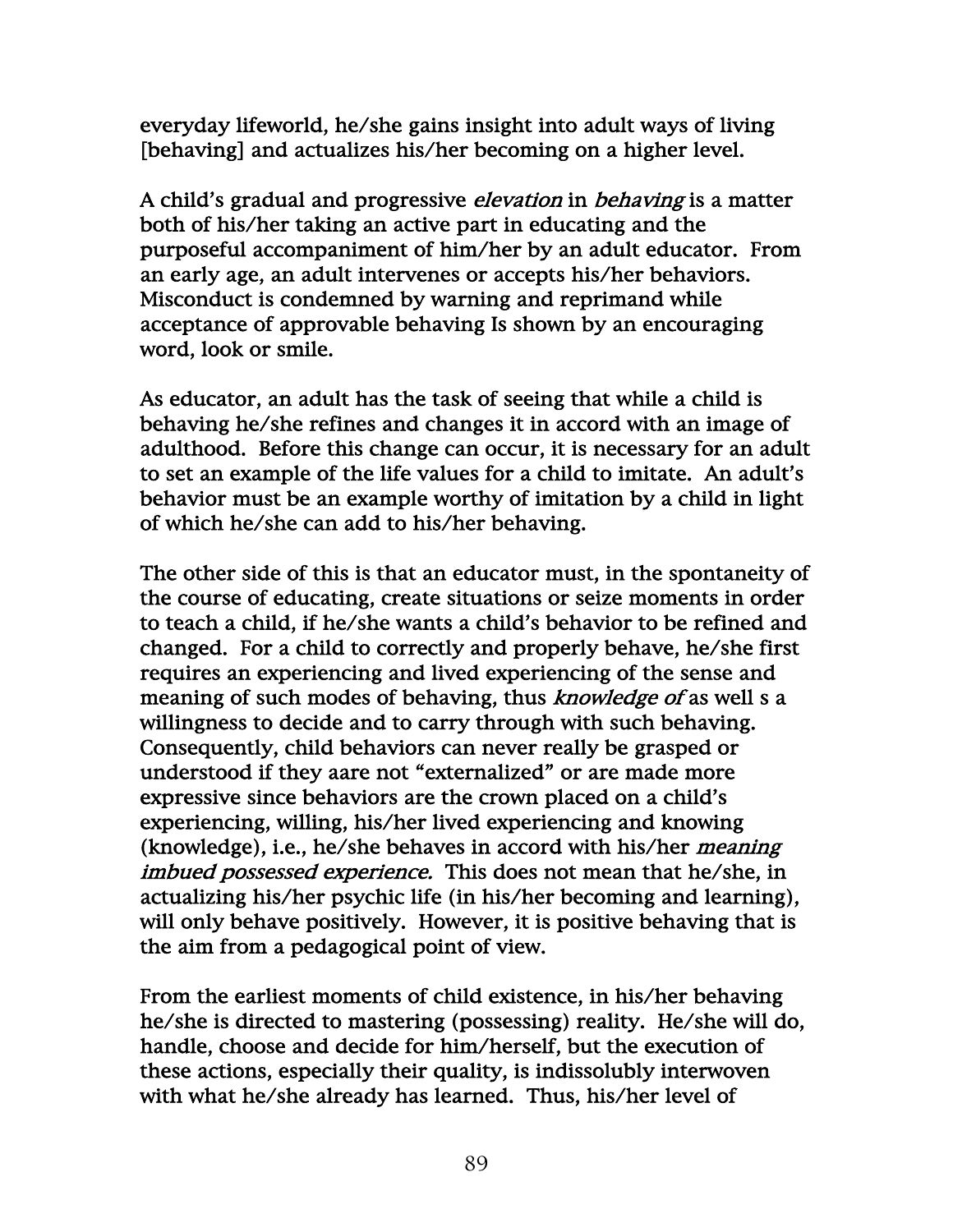becoming, which largely is determined by his/her learning activities, can indicate the level on which he/she is going to *behave*. Positive change and modification in his/her behaving, change in compliance with the norm-image of proper adulthood, is a sign that he/she has learned and his/her becoming is actualized in the direction of proper adulthood.

 A child's behaving, which also reflects his/her possession or mastery of reality, varies in quality from child to child and from age to age. For example, a younger child can perform with ease certain simple habitual behaviors such as dressing, eating and brushing teeth, while for an older child more complex habitual behaving is obtainable to a superior degree; for example, driving a car, that not only presupposes particular BEHAVING, but also motor skills, knowledge and insight regarding the regulations, law enforcement and similar demands.

Pedagogically, a child's behaving is coupled with the acceptance of responsibility; therefore, his/her experiencing of and knowledge of norms and the sense and meaning he attributes to them are preconditions that make purposeful and meaningful behaving possible. A child's voluntary behaving that is a matter of willing, choosing deciding and doing (Bondesio), cannot be actualized outside of the other aspects of the psychic life, i.e., experiencing, willing, lived experiencing and knowing. Behaving, in its actioncharacter (act-character), is defined by a child's experiencing, willing, lived experiencing and his/her lived knowing (Bondesio), and, therefore, the actualization ofhis/her psychic life has its crowning in the act of behaving.

A child becomes and learns in accord with a situation of educating in which he/she finds him/herself, while, at the same time, his/her behaving is defined by his/her levels of becoming and learning.

# 2.2.6 SYNTHESIS: The psychic life of a child-in-education

At the beginning of this chapter there is an attempt to orient a reader to psychopedagogics. The emphasis is on a scientific (categorical) view of the actualization of the psychic life of a childin-education. It is stressed that it shows itself in his/her becoming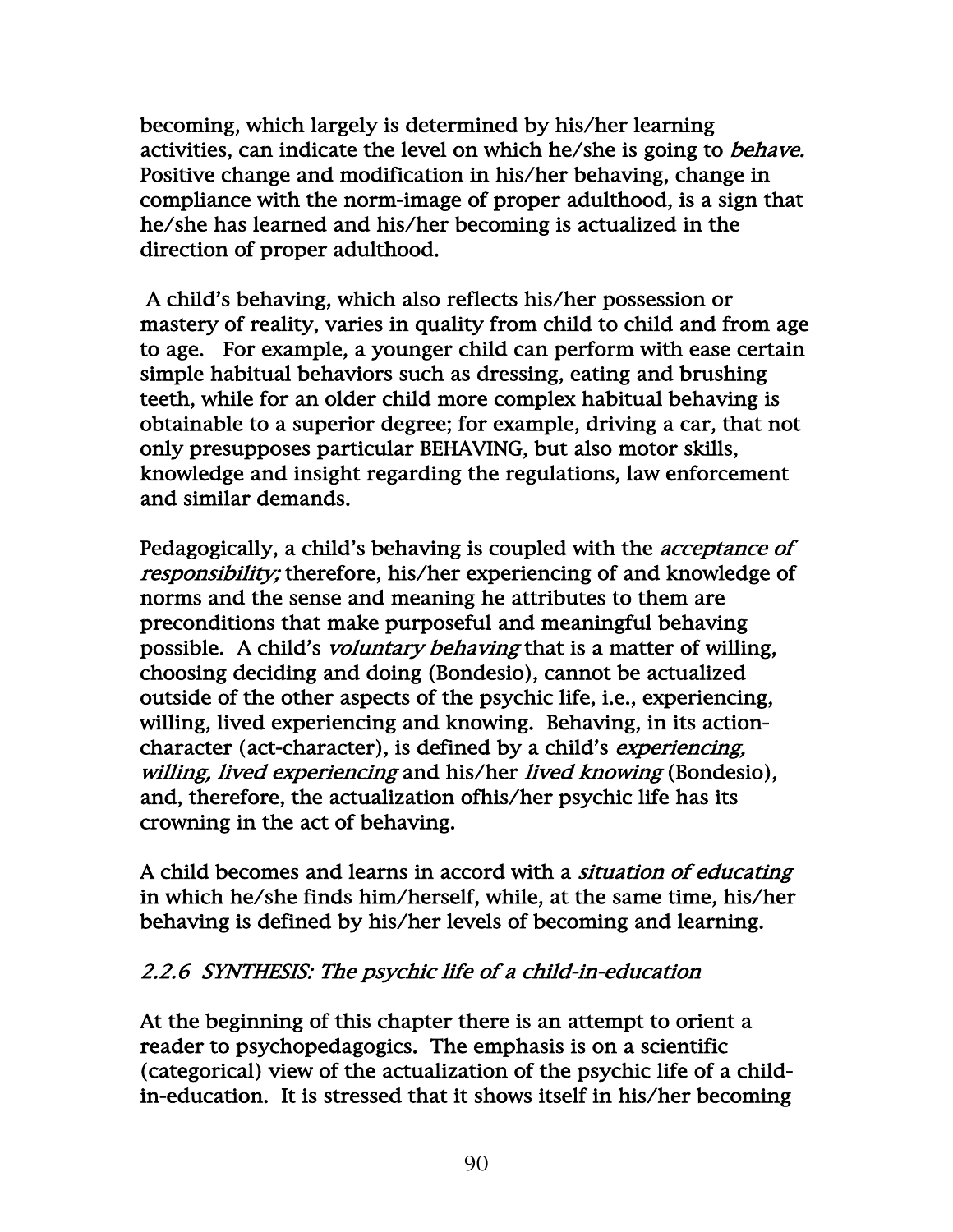and learning, is actualized through the essences *experiencing*, willing, lived experiencing, knowing and behaving. To elucidate and describe its actualization, these essences are elevated to psychopedagogical categories.

In this way we not only give a picture of the actualization of the pychic life, but we also have continually allowed the coherent nature of its differentiated essences to come to the fore. Although the coherence pushed itself to the fore, while discussing the differentiated essences, their coherence was purposefully kept in the background temporarily because this important matter requires separate description and elucidation.

This coherence must be given as a totality-image by using terms of how the psychic life is actualized and that this totality-image is more than the sum of its different parts. This means a totality image of this actualization is only possible if we take a closer look at this coherence. From this closer look it is clarified further how a child's becoming and learning are actualized on the basis of the close interwovenness of experiencing, willing, lived experiencing, knowing and behaving as distinguishable but inseparable essences of the psychic life.

## 2.2.7 The coherent nature of the various essences of the psychic life of an educand: a learning- and becoming-perspective

When we search for the coherence in the psychic life of a child-ineducation, we have posed a very difficult problem since the psychic life is always actualized as a totality with reference to his/her becoming and learning. Its essences have their sense and meaning in this larger whole, to the extent that they are meaningful for the unfolding and flourishing of his/her becoming and learning.

Becoming and learning are the modes of manifestation of the psychic life and their coherence is indissoluble. A child learns as he/she becomes and becomes (changes) as he/she learns. Because he/she is someone who wants to be someone and to become, he/she learns and, accordingly, he/she changes. This change that appears in his/her becoming is a change in the direction of proper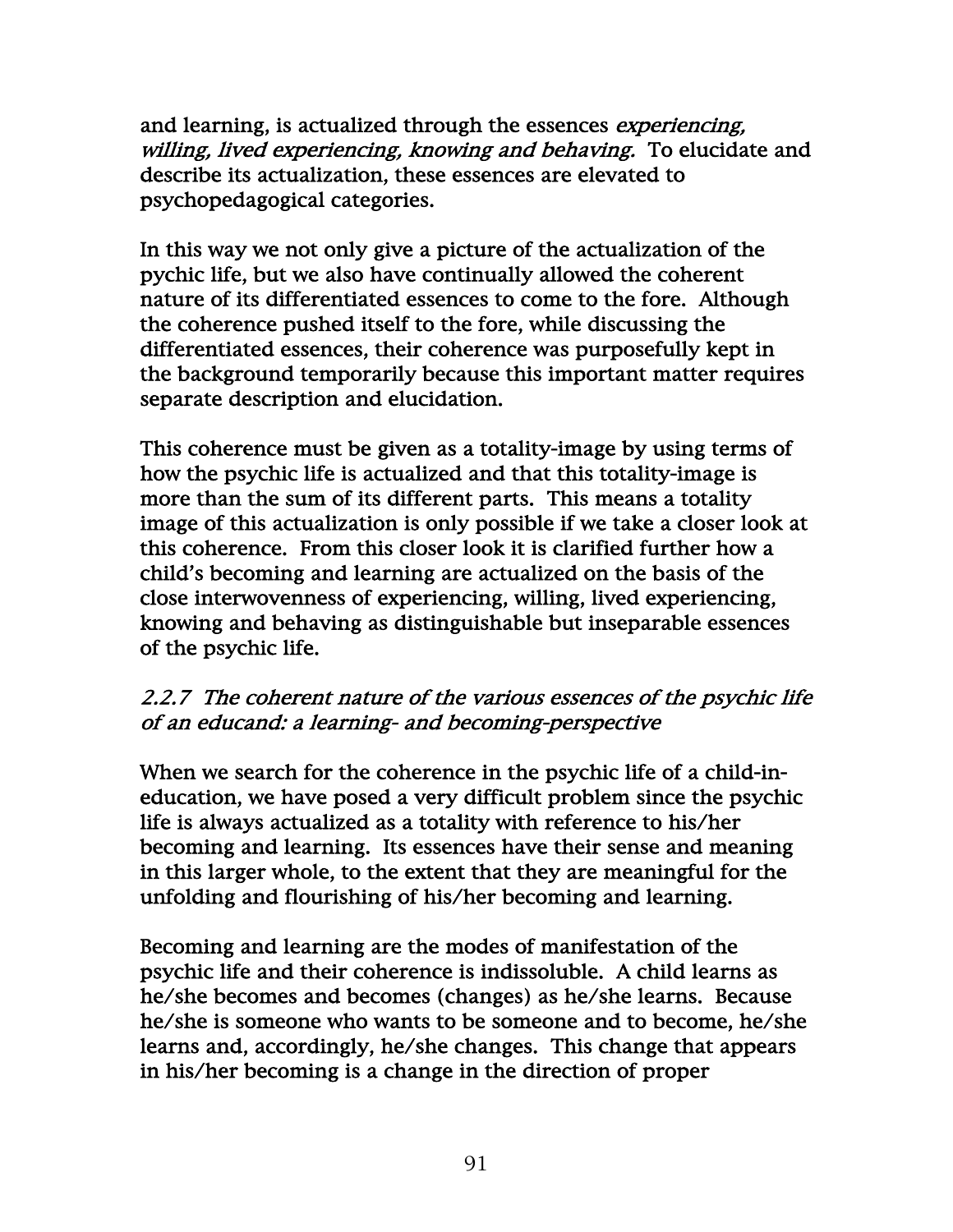adulthood. Hence, the meaning of actualizing his/her psychic life lies in his/her becoming adult.

From a psychopedagogical perspective, i.e., from a *becoming* and learning perspective, the question now is how he/she actualizes his/her psychic life as a totality. It is actualized by means of its various essences that appear as follows in their coherence.

Child experiencing is the original mode by which he/she turns to and reaches reality and *learns to know* it (acquires knowledge). It essentially is a *willed* involvement toward and in reality by which he/she actively relates to it. Thus, he/she establishes a relationship with his/her world as he/she *experiences*, since experiencing is the mode by which he/she continues to turn to the world (people, content, things, etc.). He/she further experiences his/her world through sensing (becoming aware, conscious) it by turning attention to, by *perceiving* it, *thinking* about it, and much more, by which he/she learns and his/her becoming flourishes.

This experiencing reality, however, is not an aimless wandering but rather a *willed* involvement toward an attainment of reality. Thus, then it in fact is child *willing* that, in its essences is characterized by goal- setting, direction-giving and deciding (Van der Merwe) that gives direction and a course in his/her *experiencing* reality (Sonnekus). Thus, he/she *experiences* to the extent that he/she will decide to turn him/herself to something specific (goal-directed). Child willing also is important with respect to determining the quality of *experiencing*. That is, a strong will prepares him/her to experience, to explore, to understand and to investigate his/her world, all of which require prognosticative effort and overcoming resistances. A child with strong willing is not necessarily someone who in general achieves but is someone whose *becoming* takes a direction and course.

According to Van der Merwe, a child's willing is meaningfully related to his/her *lived experiencing* in that his/her emotional lived experiencing is the basis for a strong *willing*, also known as willpower, and thus determines its quality. To the extent that his/her emotional life is *stable* his/her willing is strong and he/she will choose and decide more effectively, and any indecisiveness becomes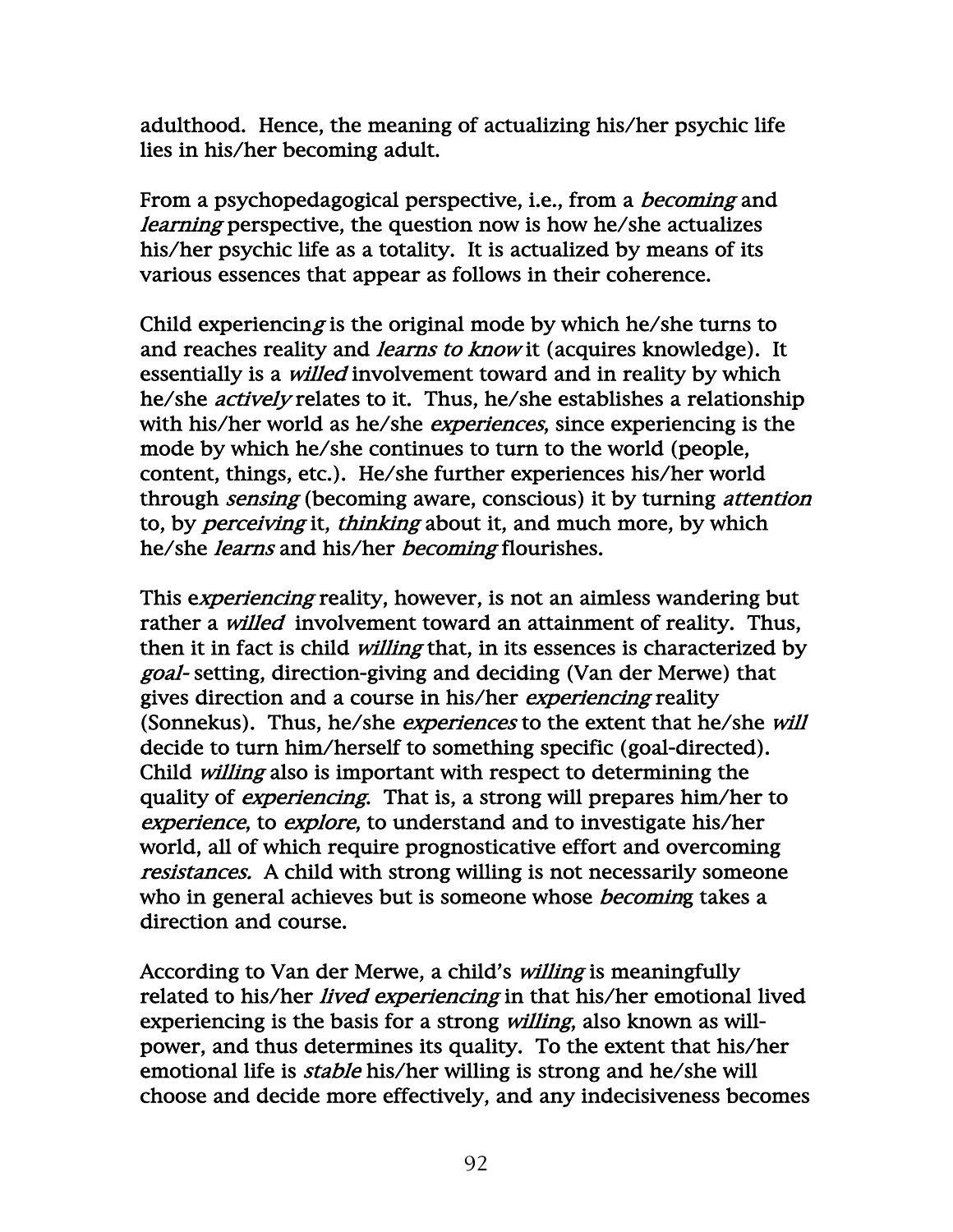controlled. However, if his/her emotional life is characterized by tension, uncertainty, restlessness, his/her willing becomes weakened and this has serious implications for actualizing his/her *becoming* and *learning*. This means a strong *willing* is indispensable for actualizing his/her intellectual (*gnostic/cognitive*) potentialities and, with this, *the lived experiencing* of meaning, especially as this is disclosed in a learning situation at home and in school. However, it is equally the case that his/her affective, cognitive and normative lived experiencing are similarly served in their unfolding by his/her willing (Sonnekus).

Similarly, since child *experiencing* is the original mode by which he/she turns to reality and since this turning is steered and directed though his/her *willing*, simultaneously, there is *lived experiencing* of reality. He/she lived experiences what he/she experiences and in his/her search for meaning he/she gives sense and meaning to reality. What he/she *lived experiences* (things, learning content, etc.) become invested with personal sense and meaning. Through child *lived experiencing*, the experienced reality (content) now becomes reality-for-me; the "I" itelf can give meaning to it. The meaning that reality in itself has is changed to personal meaning via his/her *lived experiencing*. The "something" (content) *experienced* becomes, on the ground of his/her lived experiencing, e.g., beautiful ugly, pleasant, unplessant, meaningful, meaningless, interesting, uninteresting, valuable, valueless that carry the stamp of his/her own unique meaning. A child's meanings "congeal" in his/her *lived* experiencing (Van der Stoep) because of the personal attribution of meaning, and that is why his/her *lived experiencing* is the meaningful completion, refinement and deepening of the meaning of what he/she experiences.

 Through this sense- and meaning-giving activity, actualized on feeling, knowing and normative levels, he/she builds for him/herself personal *possessed experience* that, as he/she *learns* and *becomes*, increases in depth and breadth. Such *possessed* experience has significance for a child's future experiencing and it co-determines the level on which he/she gives sense and meaning to reality.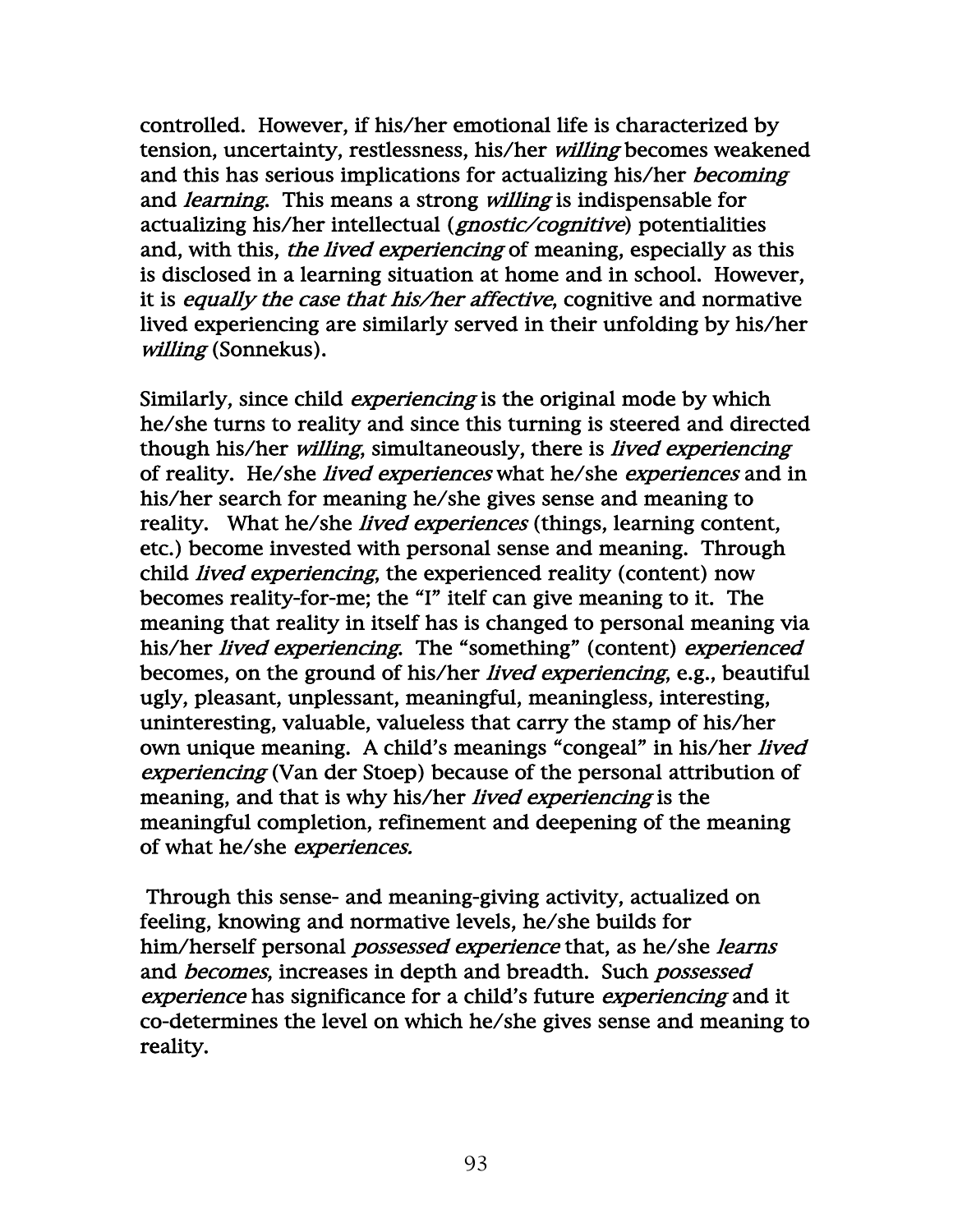Since the essences of the psychic life of an educand continually interact with each other in their execution, his/her willed experiencing of reality and giving personal meaning is simultaneously *learning* to know. As he/she *willfully experiences* he/she also *knows*. His/her *experiencing*, then, originally is characterized by an *intuitive knowing* of reality that also is a first grip on reality. Although this *intuitive knowing* is limited and incomplete, it is the basis on which all *gnostic/cognitive knowing* (understanding, conceptualizing) is built.

Conceptual knowing, as the highest form of knowing, originates in intuitive knowing, but as far as its results are concerned, it involves a much higher level, seen here as *real insight, understanding and* thus *objective knowing*. Such *objective knowing* means that a child moves him/herself from an *emotional (pathic/affective*) level to a more knowing (gnostic/cognitive) level of lived experiencing (conceptualizing, understanding). This elevation in lived experiencing, at the same time, is an elevation in his/her knowing. Now he/she finds him/herself on a level where he/she can, in a succinct and objective manner, communicate about a diversity of themes such as the *learning content*, certain *perceived phenomena*, and (especially a child in puberty) whether or not specific values and norms have validity.

In compliance with the coherent nature of *experiencing*, *willing*, lived experiencing, knowing and behaving, as essences of the psychic life, we conclude that as they are actualized, they *flow into* behaviors and become discernible in his/her behaving. This behaving is the outcome as well as the crowning of the actualization of these essences.

A child *behaves* in and through *experiencing, willing, lived* experiencing and knowing (Bondesio), but also, and especially, on the basis of *possessed experience* that he/she has at his/her disposal, the outcome of actualizing the psychic life as a totality-infunction. A child broadens and deepens his/her possessed experience as he/she actualizes his/her psychic life as a totality.

Furthermore, a child's existing possessed experience is important for his/her *future behaving* because it is the determinant of the level of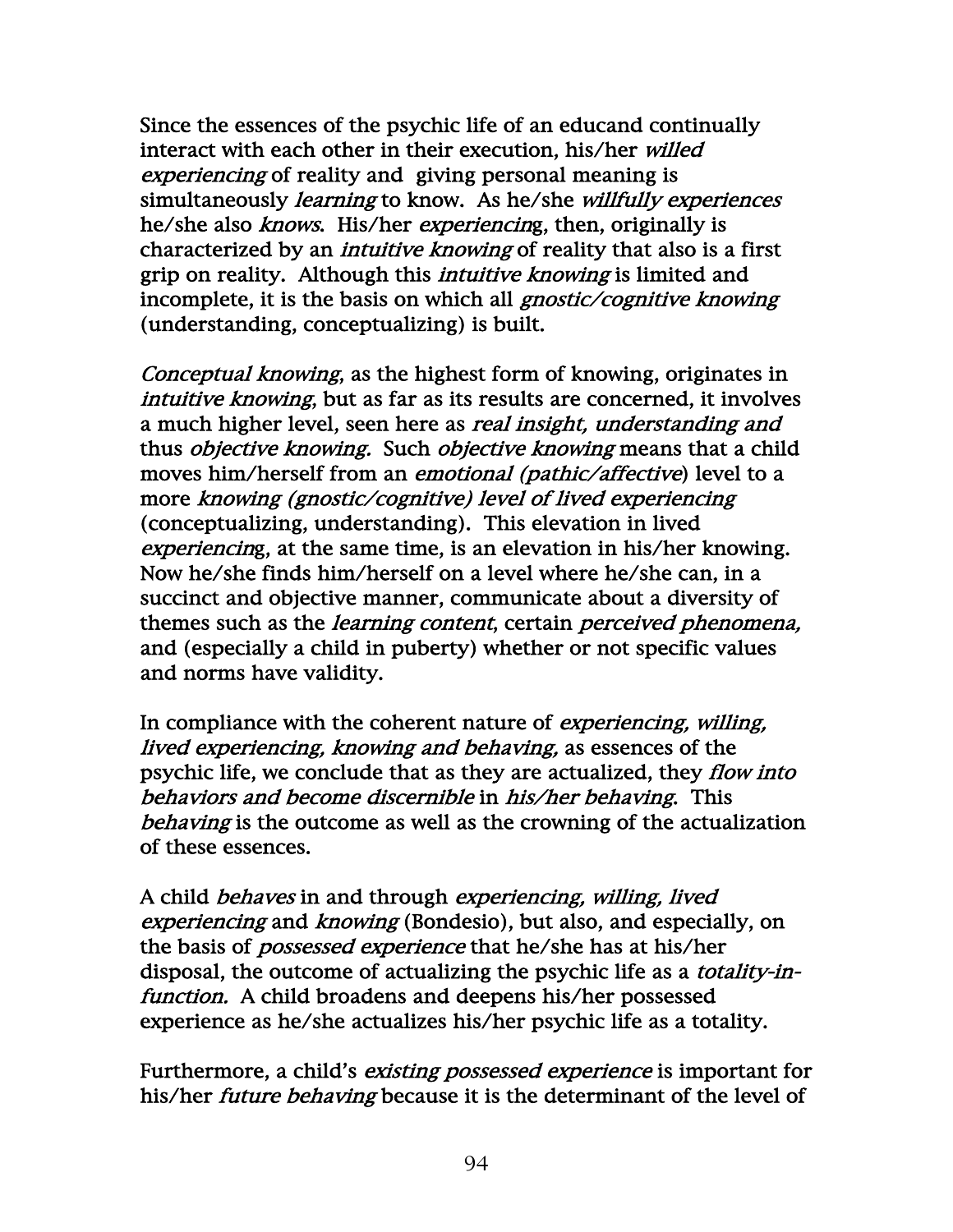his/her *behaving*. It is concluded that the ways in which he/she behaves are to a great measure a reflection of the quality of his/her learning and becoming. With this, behaving is the outcome and the crowning of the actualization of his/her psychic life.

Thus, child *behaving* points to the continual actualization of his/her psychic life as a unity (here and now) as well as his/her learning and *becoming* over time; thus, the wealth of *possessed experience* available for actualizing his/her entire psychic life influences, codetermines, and becomes evident in his/her behaving.

 2.2.7.1 Synthesis: The psychic life as a totality-in function

- The psychic life is continually actualized as a totality-infunction in relationship to reality.
- The actualization of its different essences, viewed in their coherence, is indicative of the psychic life as a totality-infunction.
- The listed ordering of the essences is neither chronological nor ontological, but merely a possible logical ordering. This implies that the different essences do not follow each other in time but they continually interact, supplement and co-define each other; thus, in their origin and actualization their source is equi-primordially given in the psychic life.
- As far as a child's possessed experience is concerned, it has two dimensions: On the one hand, it is the outcome or sedimentation of his/her actualized psychic life as a totalityin-function, i.e., viewed in its coherent nature of experiencing, willing, lived experiencing, knowing and behaving. On the other hand, a child's existing possessed experience influences the actualization of his/her psychic life now and in the future.

Child behaving, as the result and crowning of actualizing the psychic life, thus is co-defined, steered and directed by his/her existing possessed experience. That is, this experiencing, the actualization of willing, lived experiencing and knowing activities, in their coherence, are equally influenced and co-defined by his/her present possessed experience.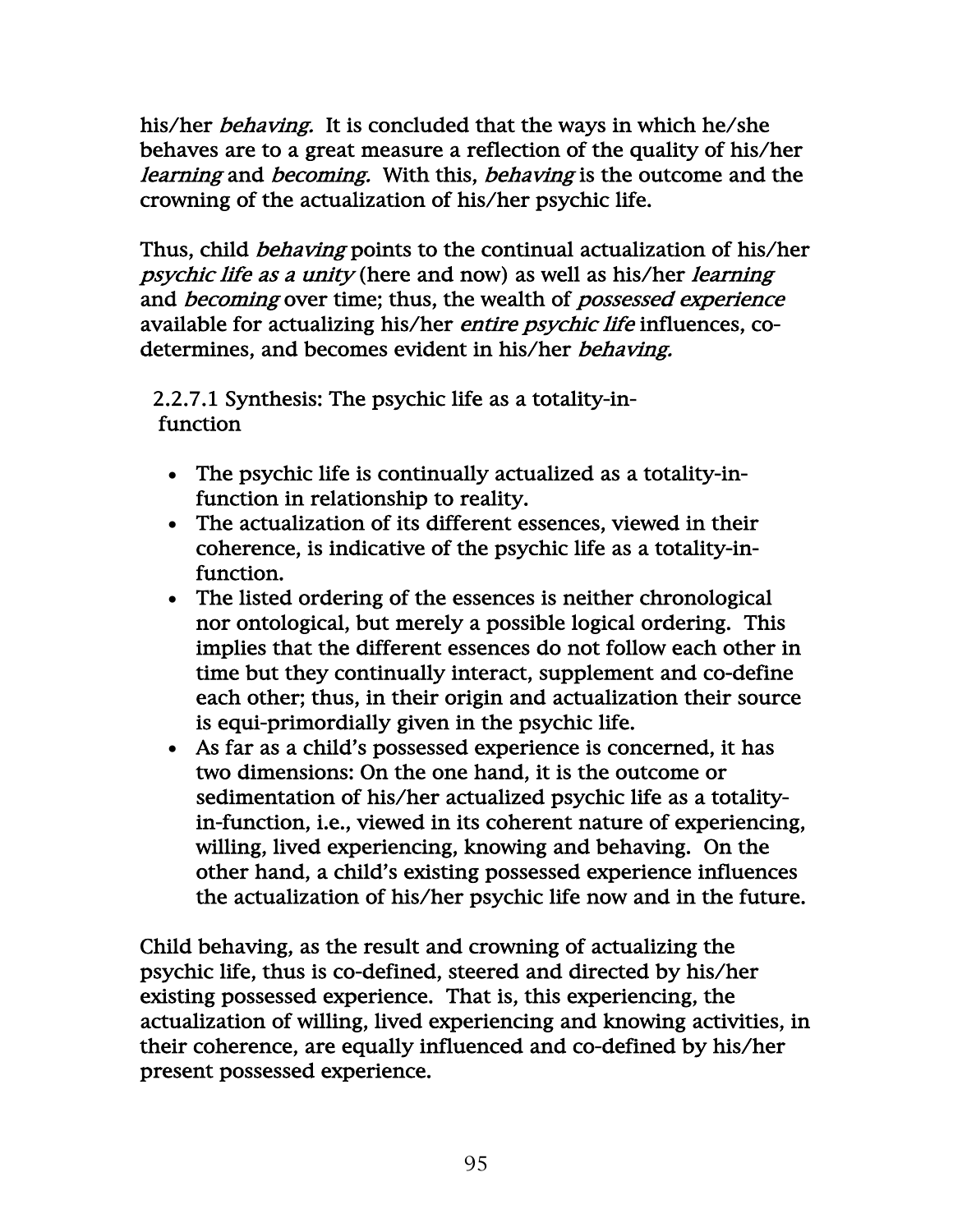Possessed experience is always someone's (my) and, according to its contents, it is an aggregate of understanding and knowledge, various competencies to act (abilities, skills), as well as to judge and give sense and meaning to reality in unique ways. Our possessed experience not only has a gnostic/cognitive flavor, but because of its personal nature, it also is affectively and normatively colored. Without the continual broadening and deepening of his/her possessed experience, becoming a proper adult will not occur.

\* The proper and meaningful actualization of the psychic life as a totality-in-function, as this finds form in a child's becoming and learning, necessarily implicates educating (upbringing) since becoming a proper adult is not possible without education.

# 2.2.8 Concluding remark

The aim of this chapter is to present a general orientation to the area of study in which psychopedagogics is involved. Since only general guidelines are drawn, some of the *details* arising here will be discussed in chapter III on learning.

# 2.2.9 LITERATURE CONSULTED AND RECOMMENDED

BAKKER, R. (1964) Geschiedenis van het fenomenologisch denken, Aula Books, Utrecht.

BOLLINGER, H. (1967) Das Werden deer Person, Ernst Reinhardt, Basel.

BOLLNOW, O. F. (1968) Der Erfahrungsbegriff in der Pedagogik, in: Zeitschrift fur Pedagogik, Julius Beltz, Weinhem.

BONDESIO, M. J. (1977) Gedrag as psigopedagogiek-perspektief op die wording van die breinbeskadigde kind. Unpublished D.Ed.

 dissertation, Faculty of Education, University of Pretoria. BUCK, G. (1967) Lernen und Erfahrung, W. Kohlhammer, Berlin. FERRIERA, G. V. (1973) Ervaar as psigopedagogiese kategorie, Publication of Work Community for the Advancement ofEducation, Number 74, Faculty of Education, University of Pretoria.

KRITZINGER, M. S. B. et al. (1972) Verklarende Afrikaanse Woordeboek, J. L. van Schaik, Pretoria.

LANDMAN, W. A. (1977) Fundamentele Pedagogiek en Onderwyspraktiek. Butterworths, Durban.